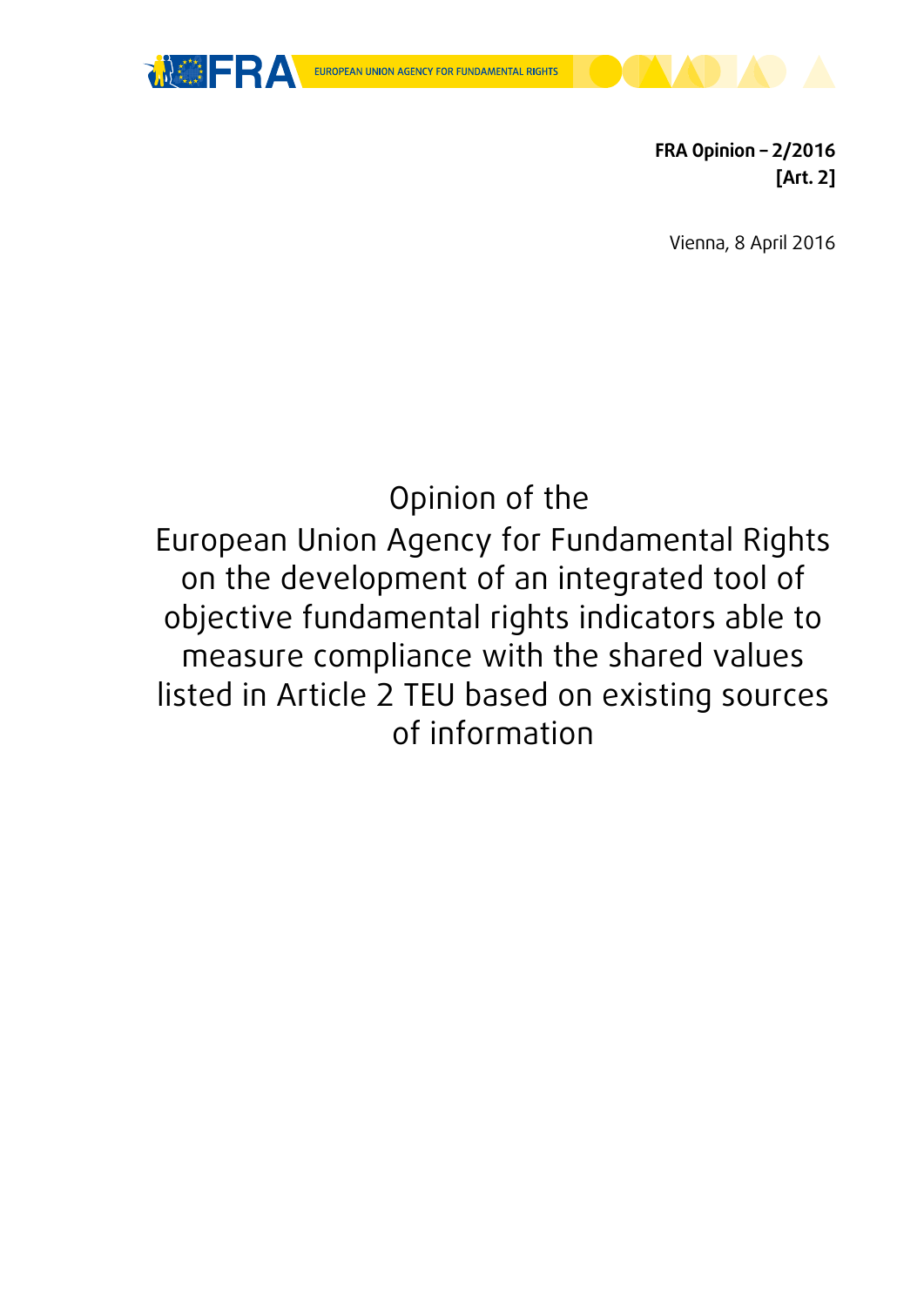THE EUROPEAN UNION AGENCY FOR FUNDAMENTAL RIGHTS (FRA),

Bearing in mind the Treaty on European Union (TEU), in particular Article 6 thereof,

Recalling the obligations set out in the Charter of Fundamental Rights of the European Union (the Charter),

In accordance with Council Regulation 168/2007 of 15 February 2007 establishing a European Union Agency for Fundamental Rights (FRA), in particular Article 2 with the objective of FRA "*to provide the relevant institutions, bodies, offices and agencies of the Community and its EU Member States when implementing Community law with assistance and expertise relating to fundamental rights in order to support them when they take measures or formulate courses of action within their respective spheres of competence to fully respect fundamental rights*",

Having regard to Article 4 (1) (d) of Council Regulation 168/2007, with the task of FRA to "*formulate and publish conclusions and opinions on specific thematic topics, for the Union institutions and the EU Member States when implementing Community law, either on its own initiative or at the request of the European Parliament, the Council or the Commission*",

Having regard to Recital 13 of Council Regulation 168/2007, according to which "*the institutions should be able to request opinions on their legislative proposals or positions taken in the course of legislative procedures as far as their compatibility with fundamental rights are concerned*",

Having regard to previous opinions of FRA on related issues, in particular on the EU and its monitoring framework under the UN Convention on the Rights of Persons with Disabilities,[1](#page-1-0) but also to other FRA work, including studies on indicators and on the European 'fundamental rights landscape', [2](#page-1-1)

Having regard to the request of the European Parliament of 14 March 2016 to FRA for an opinion "*on the development of an integrated tool of objective fundamental rights indicators able to measure compliance with the shared values as listed in Article 2 TEU […] based on existing sources of information*",

Emphasising that this opinion provides an overview that could be followed up with additional assistance and expertise, if requested,

SUBMITS THE FOLLOWING OPINION:

<span id="page-1-0"></span><sup>&</sup>lt;u>.</u> FRA (2016), Opinion concerning requirements under Article 33 (2) of the United Nations Convention on the Rights of<br>Persons with Disabilities within an EU context (forthcoming May 2016).

<span id="page-1-1"></span><sup>&</sup>lt;sup>2</sup> See the following FRA publications: *Using indicators to measure fundamental rights in the EU: challenges and [solutions](http://fra.europa.eu/en/publication/2012/fra-symposium-report-using-indicators-measure-fundamental-rights-eu-challenges-and)*, Vienna, FRA, 2011; *[Developing Indicators for the protection, respect and promotion of the rights of](http://fra.europa.eu/en/publication/2012/developing-indicators-protection-respect-and-promotion-rights-child-european-union)  [the child in the European Union](http://fra.europa.eu/en/publication/2012/developing-indicators-protection-respect-and-promotion-rights-child-european-union)*, Conference edition, Vienna, FRA, 2010; *[The right to political participation](http://fra.europa.eu/en/publication/2014/right-political-participation-persons-disabilities-human-rights-indicators)  [for persons with disabilities: human rights indicators](http://fra.europa.eu/en/publication/2014/right-political-participation-persons-disabilities-human-rights-indicators)*, Luxembourg, Publications Office of the European Union (Publications Office), 2014. See also FRA's ongoing project on Roma that involves indicators in a significant way, details available at: [http://fra.europa.eu/en/project/2013/multi-annual-roma-programme;](http://fra.europa.eu/en/project/2013/multi-annual-roma-programme) as well as the overview of FRA's work on Roma and indicators in FRA (2015), *[Fundamental rights:](http://fra.europa.eu/en/publications-and-resources/publications/annual-reports/fundamental-rights-2014)  [challenges and achievements in 2014](http://fra.europa.eu/en/publications-and-resources/publications/annual-reports/fundamental-rights-2014)*, pp. 16–17.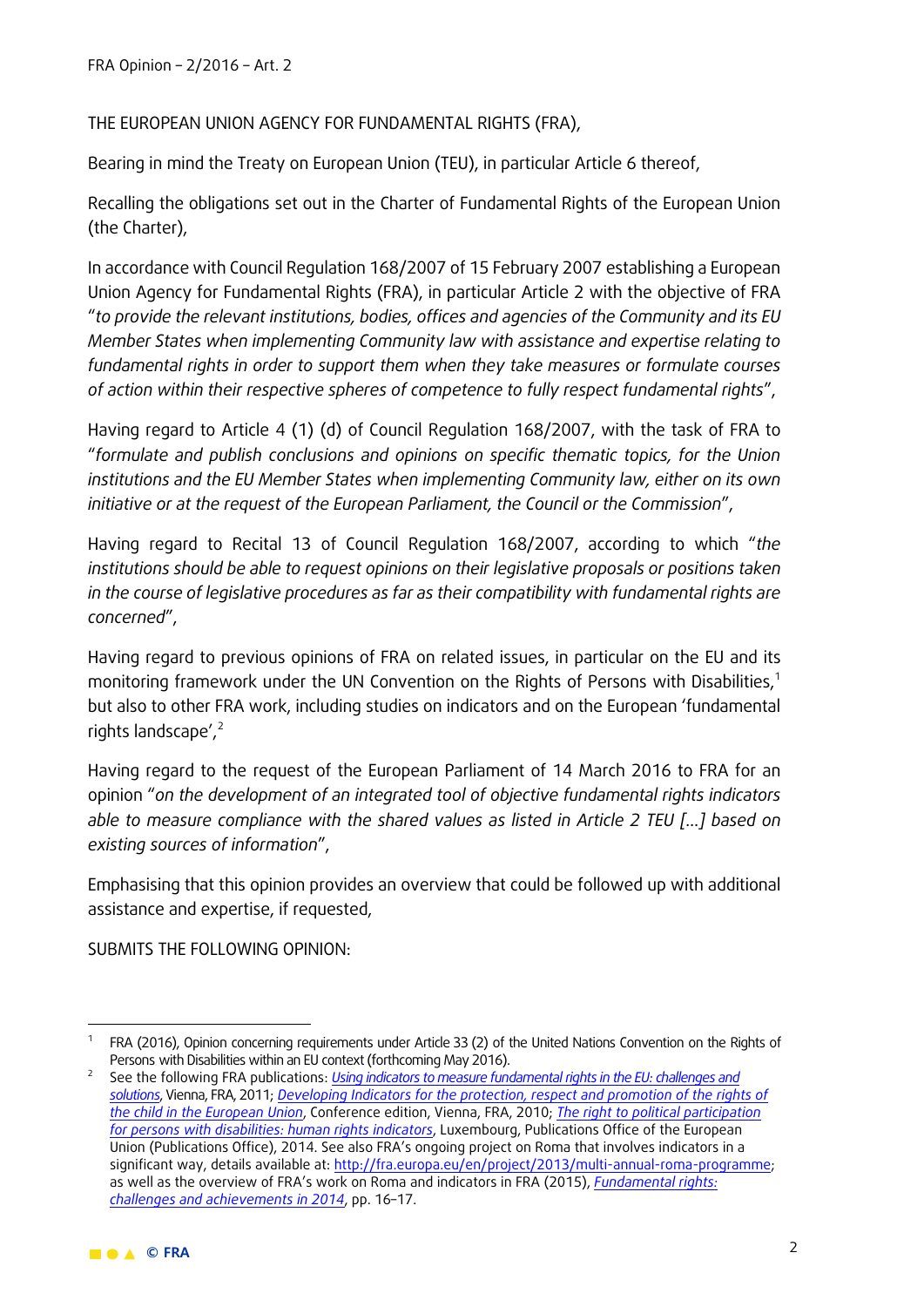# **Opinions**

# **Relevance of fundamental rights for developing an integrated tool measuring compliance with Article 2 values: recognising international human rights as a central and overarching element**

*EU law builds on international human rights law; and the rights enshrined in the Charter of Fundamental Rights of the European Union cover the full spectrum of human rights. Human rights as recognised in the Charter cover most of the values of Article 2 of the Treaty on European Union (TEU), including rule of law and democracy. Any European Union (EU) mechanism to monitor the respect of the values listed in Article 2 of the TEU needs to take as a basis the obligations reflected in the Charter and acknowledge the importance of existing international human rights law mechanisms.*

**Effective and credible fundamental rights indicators and the implementation of obligations beyond the 'law in the book': capturing commitments, efforts and results in an Article 2 context**

*To effectively assess adherence to the values of Article 2 of the TEU, its measurement has to go beyond legislation or the creation of institutions. Emphasis should be given to implementing concrete policies and analysing their 'real-life' effect on the ground, namely to what extent people fully enjoy fundamental rights. Therefore, indicators that are developed to monitor compliance with Article 2 of the TEU need to capture three aspects: commitment (structural indicators), effort (process indicators) and results (outcome indicators). In doing so, indicators will capture EU Member States commitment to international human rights instruments, their implementation efforts and the outcome for the rights holders. To achieve a comprehensive picture of the situation on the ground, a contextual analysis (for example based on monitoring information of human rights treaty bodies or input by other expert or civil society actors) should complement the indicators' measurement of fundamental rights compliance.* 

# **Populating indicators and providing context using United Nations and Council of Europe data and information**

*Any EU mechanism put in place to monitor the respect of the values of Article 2 of the TEU should build on the valuable existing data and information from international human rights monitoring mechanisms. To bring together the most comparable and EU-relevant data from these sources, a filter is needed. Rendering these sources more accessible and visible in an EU context will give them greater prominence, which in turn will increase the efficiency of the existing United Nations and Council of Europe monitoring bodies. By refraining from adding new Article 2 reporting obligations, states would benefit from avoiding overlapping reporting obligations.* 

*These sources will, however, only insufficiently cover certain areas and aspects; additional data and information collection, as well as analysis, will therefore be needed, for instance,*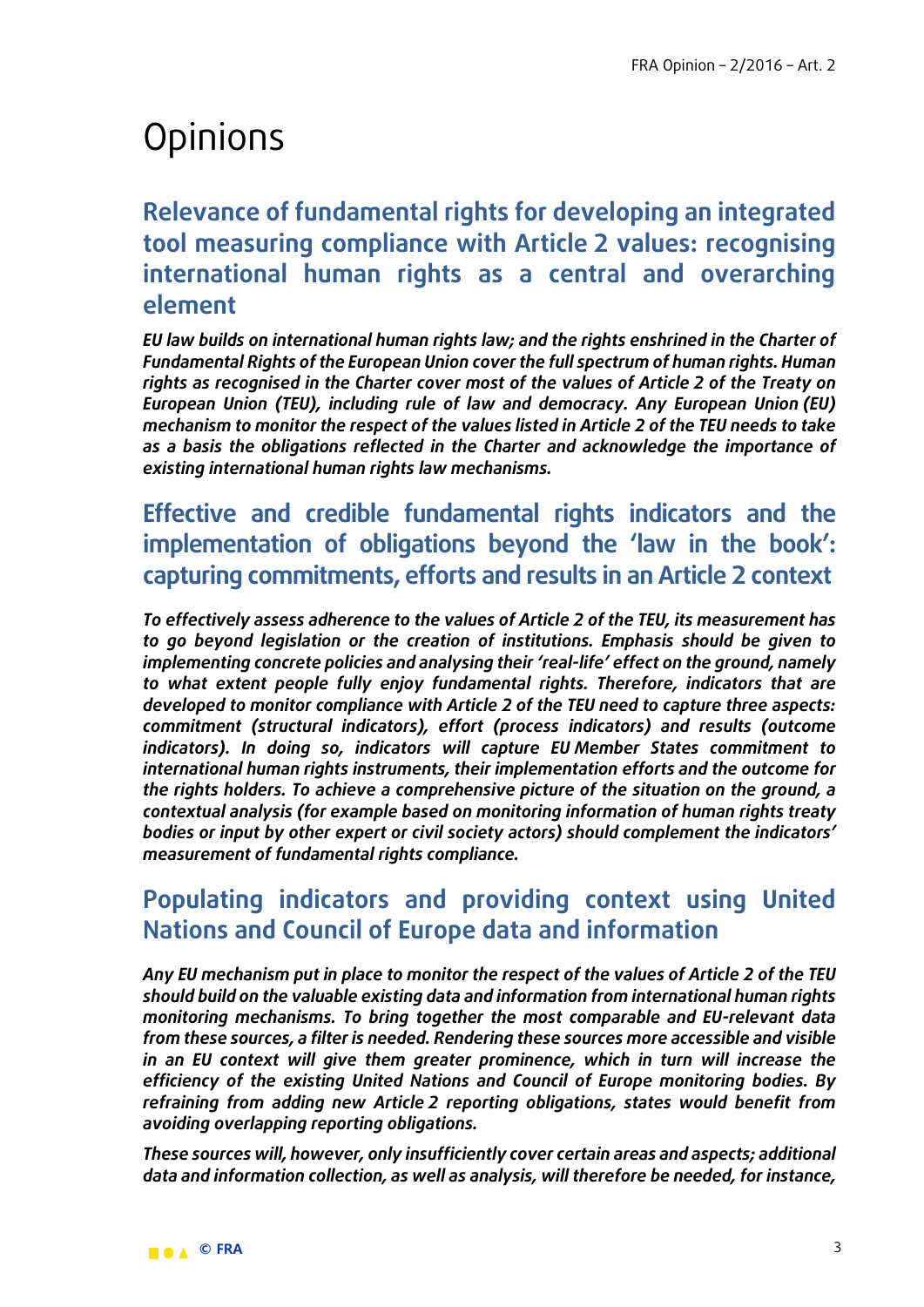*by obtaining sound evidence on people's – the rights holders' – experiences through administrative data and repeated surveys.* 

### **Populating indicators and providing context using EU and national data and information**

*Any EU mechanism put in place to monitor the respect of the values of Article 2 of the TEU should build on existing data and information from various mechanisms and institutions at EU level. These produce various tools that monitor and document the implementation of the EU* **acquis***, including the annual report on monitoring the application of EU law, the EU Justice Scoreboard, the corruption report and Schengen evaluations. Regarding fundamental rights, FRA's mandate is to collect and analyse relevant, objective, reliable and comparable information and data. This allows the Agency to deliver on its statutory objective to offer "assistance and expertise" relating to fundamental rights as enshrined in the Charter of Fundamental Rights of the European Union. The Agency provides such data and services within the areas of EU competence. Any future monitoring mechanism for the values of Article 2 of the TEU should make full use of FRA's opinions, surveys and comparative reports.* 

*All EU Member States have in place various structures with a human rights remit, ranging from courts to equality bodies and National Human Rights Institutions (NHRIs). These institutions generate data and analysis that should be taken into account in any monitoring mechanism for the values of Article 2 of the TEU. Input by civil society organisations should be used to contextualise this information. Such national input is also important to guarantee sufficient engagement in the process of assessing compliance with Article 2 values, resulting also in greater prominence of human rights bodies at national level.*

### **Operationalising existing data through an EU fundamental rights information system to populate indicators and generate regular synthesis reports**

*There is a wide range of data, information and analysis available under the existing monitoring mechanisms and other human rights-related processes at national, European and international levels. This richness of resources is, however, not easily accessible, and the various levels and instruments are not sufficiently linked; the information about a given state is scattered in a variety of different sources. Awareness and use of these sources could be enhanced by creating a single access point, an EU fundamental rights information system. Such a system could be used to populate indicators to systematically monitor the respect of the values of Article 2 of the TEU.* 

*Such an integrated EU fundamental rights information system should allow to generate regular synthesis reports, thereby providing an objective evidence base of information and contextual analysis of indicators. These synthesis reports could complement the various reports related to fundamental rights delivered by the three EU institutions, the European Parliament, Council of the EU and the European Commission. They could also contribute to the annual dialogue on the rule of law in the Council of the EU, as well as other debates on the situation in EU Member States that risk undermining mutual trust in the common area of freedom, security and justice.*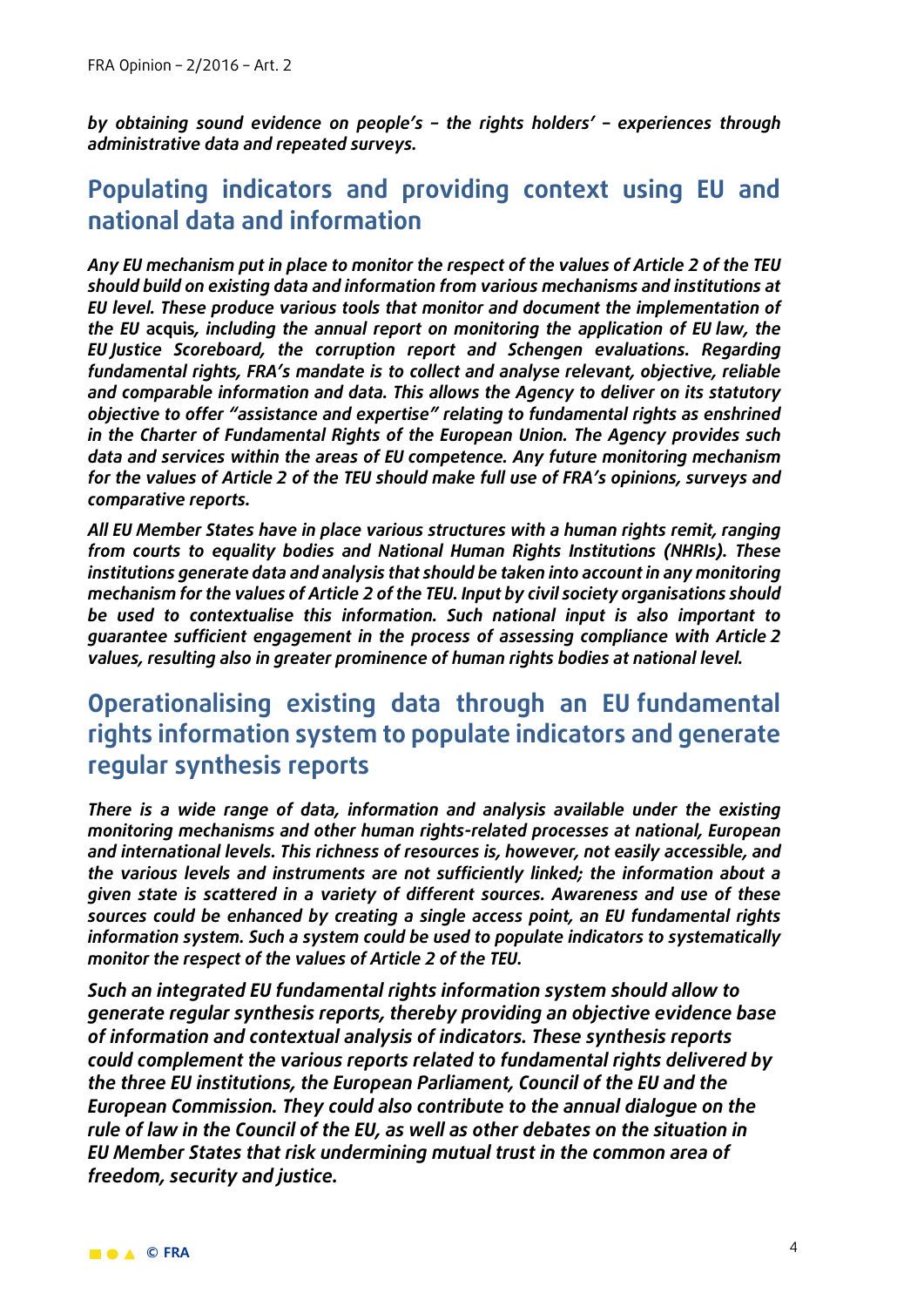# **Introduction**

FRA received a request from the European Parliament dated 14 March 2016 to deliver an opinion "*on the development of an integrated tool of objective fundamental rights indicators able to measure compliance with the shared values as listed in Article 2 [of the Treaty on European Union] TEU (democracy, rule of law, fundamental rights) based on existing sources*  of information and evaluation instruments already in place in this field". FRA understands that the request aims to support the preparation of the legislative own-initiative report by the European Parliament (LIBE) "*on the establishment of an EU mechanism on democracy, the rule of law and fundamental rights*" (2015/2254(INL)*.* 

Article 2 of the TEU lists the values that the "Union is founded on" and that are "common to the Member States". They are closely linked to the available enforcement mechanisms in Article 7. The ultimately political decisions on taking action under Article 7 of the TEU need to be underpinned by objective and comparative analysis based on comparable and reliable information and data to guarantee full equality in the treatment of individual Member States. A range of actors have raised the benefits of objective criteria to be able to assess the situation across the EU in a fair manner. $3$ 

Indicators can contribute greatly to such analysis by 'indicating' possible areas of concern, which would then require further in-depth analysis. 'Indicators' refers to selected key aspects of an issue, such as a particular fundamental right, that can be used to assess the overall situation of the enjoyment of that right. Data and information are needed to 'populate' an indicator. For indicators to be useful by capturing situations objectively, the data need to be comparable, in the sense that the same criteria should be used to analyse the situation across the EU Member States.

A concrete example of human rights indicators may be useful. The United Nations Office of the High Commissioner for Human Rights (OHCHR) has developed a methodology for human rights indicators (further addressed in Section 2 of this opinion). The guidance provided by the OHCHR includes elaboration on indicators for specific rights under the Universal Declaration of Human Rights (UDHR). Article 19 of the UDHR, on the right to freedom of opinion and expression, includes in the OHCHR-example close to 40 indicators, ranging from: commitment to related international human rights law instruments that include the freedom of expression; national legislation giving effect to the right; number of media outlets in relation to concentration of ownership; number of recognised or supported media institutions by ethnic minorities: and number of complaints by journalists on restrictions to media freedom.<sup>[4](#page-4-1)</sup> While the OHCHR's examples of indicators are sometimes insufficiently detailed for the EU context, they nicely illustrate the nature of human rights indicators. Section 2 of this opinion provides a FRA-specific example.

This FRA opinion examines whether:

- 1. human rights can be used as an overarching concept for the values listed in Article 2 of the TEU;
- 2. indicators can effectively be used to measure compliance with the shared EU values;

<span id="page-4-0"></span> $\overline{a}$ <sup>3</sup> For an overview of such calls, see FRA (2011), *[Using indicators to measure fundamental rights in the EU:](http://fra.europa.eu/en/publication/2012/fra-symposium-report-using-indicators-measure-fundamental-rights-eu-challenges-and)  [challenges and solutions](http://fra.europa.eu/en/publication/2012/fra-symposium-report-using-indicators-measure-fundamental-rights-eu-challenges-and)*, Vienna, FRA; see also FRA (2014), *[Fundamental rights: challenges and achievements](http://fra.europa.eu/en/publication/2014/fundamental-rights-challenges-and-achievements-2013-annual-report-2013)* 

<span id="page-4-1"></span>*in 2013, FRA Annual report*, p. 16. 4 OHCHR (2012), *[Human Rights Indicators: A guide for Measurement and Implementation](http://www.ohchr.org/Documents/Publications/Human_rights_indicators_en.pdf)*, Geneva, United Nations, p. 97.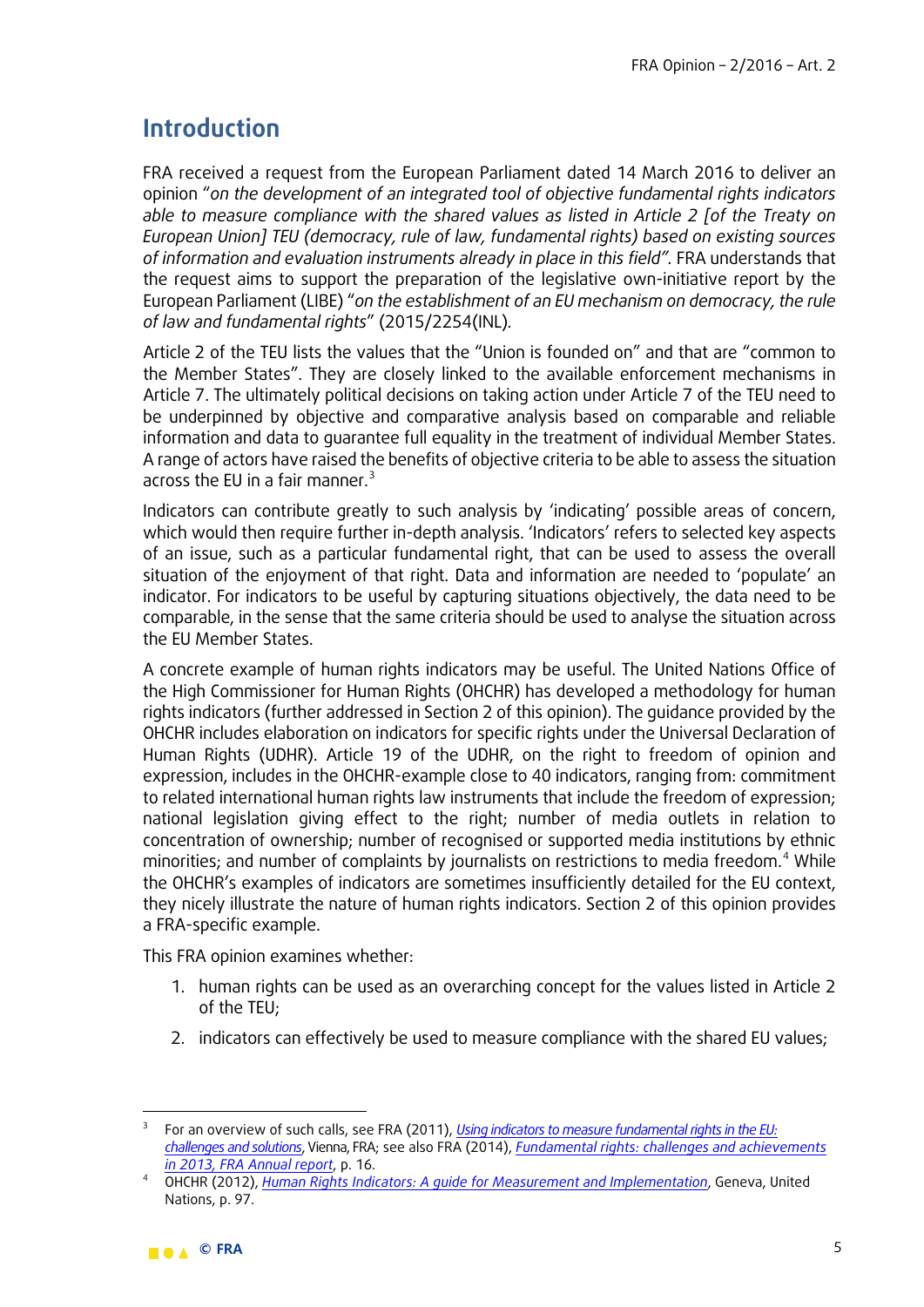- 3. existing data and information from international monitoring mechanisms would provide credible sources for populating indicators and additionally needed context;
- 4. existing data and information from EU and national level bodies would provide credible sources for populating indicators and additionally needed context;
- 5. additional practical tools could be developed to operationalise existing data and indicators and support various EU processes concerned with fundamental rights and EU values more broadly.

The overall approach of this opinion is both conservative and innovative, as it proposes using already existing mechanisms and information in a more efficient and synergetic manner. FRA remains available to provide more specific advice or input.

The European Parliament's attention to compliance with the values in Article 2 of the TEU relates to developments the EU has witnessed in recent years in some Member States, which have raised concerns about the commitment to the values on which the EU is founded: "*respect for human dignity, freedom, democracy, equality, the rule of law and respect for human rights, including the rights of persons belonging to minorities [and exist] in a society in which pluralism, non-discrimination, tolerance, justice, solidarity and equality between women and men prevail*". [5](#page-5-0)

The Irish Presidency of the Council of the EU in the first half of 2013 asked FRA to look into the feasibility of using indicators to measure EU values such as fundamental rights. This led to an informal and explorative process involving, at technical level – apart from FRA and Ireland – also Finland and the Netherlands, which elaborated indicators on a very limited set of aspects and piloted these with a view to seeing to what extent such indicators could be 'populated' using existing data and information from international and European human rights monitoring bodies. A number of useful lessons were drawn from this exercise, which can be built on in this opinion.

FRA's experience with indicators dates back to its early years, almost a decade ago, and has come to concern a range of fundamental rights issues.<sup>[6](#page-5-1)</sup> Indicators have been applied to the fundamental rights of children, persons with disabilities, and Roma, but also to other contexts, such as the rights of victims of crime. FRA's extensive work on large-scale surveys on issues such as discrimination and violence against women is closely related to its work on indicators – and more comprehensive work in this regard is forthcoming. This conforms well to the EU Regulation laying down the work of the Agency, which includes among the Agency's tasks to "*develop methods and standards to improve the comparability, objectivity and reliability of data at European level, in cooperation with the Commission and the Member States*". [7](#page-5-2)

Without being exhaustive, this opinion underlines the importance of drawing on existing data and information in any assessment of the values in Article 2 TEU, and outlines how this could be done.

<span id="page-5-0"></span><sup>-</sup><sup>5</sup> On the Article 2 values, see *[The European Union as a Community of values: safeguarding fundamental](http://fra.europa.eu/sites/default/files/fra-2013-safeguarding-fundamental-rights-in-crisis_en.pdf)  [rights in times of crisis](http://fra.europa.eu/sites/default/files/fra-2013-safeguarding-fundamental-rights-in-crisis_en.pdf)*, Vienna, FRA, 2013.

<span id="page-5-1"></span><sup>6</sup> An overview is available in FRA (2015), *[Fundamental rights: challenges and achievements in 2014, FRA](http://fra.europa.eu/en/publication/2015/fundamental-rights-challenges-and-achievements-2014)  [Annual Report](http://fra.europa.eu/en/publication/2015/fundamental-rights-challenges-and-achievements-2014)*, pp. 11 *et seq*.

<span id="page-5-2"></span> $\overline{7}$  Article 4 (1) (b) of Council Regulation 168/2007.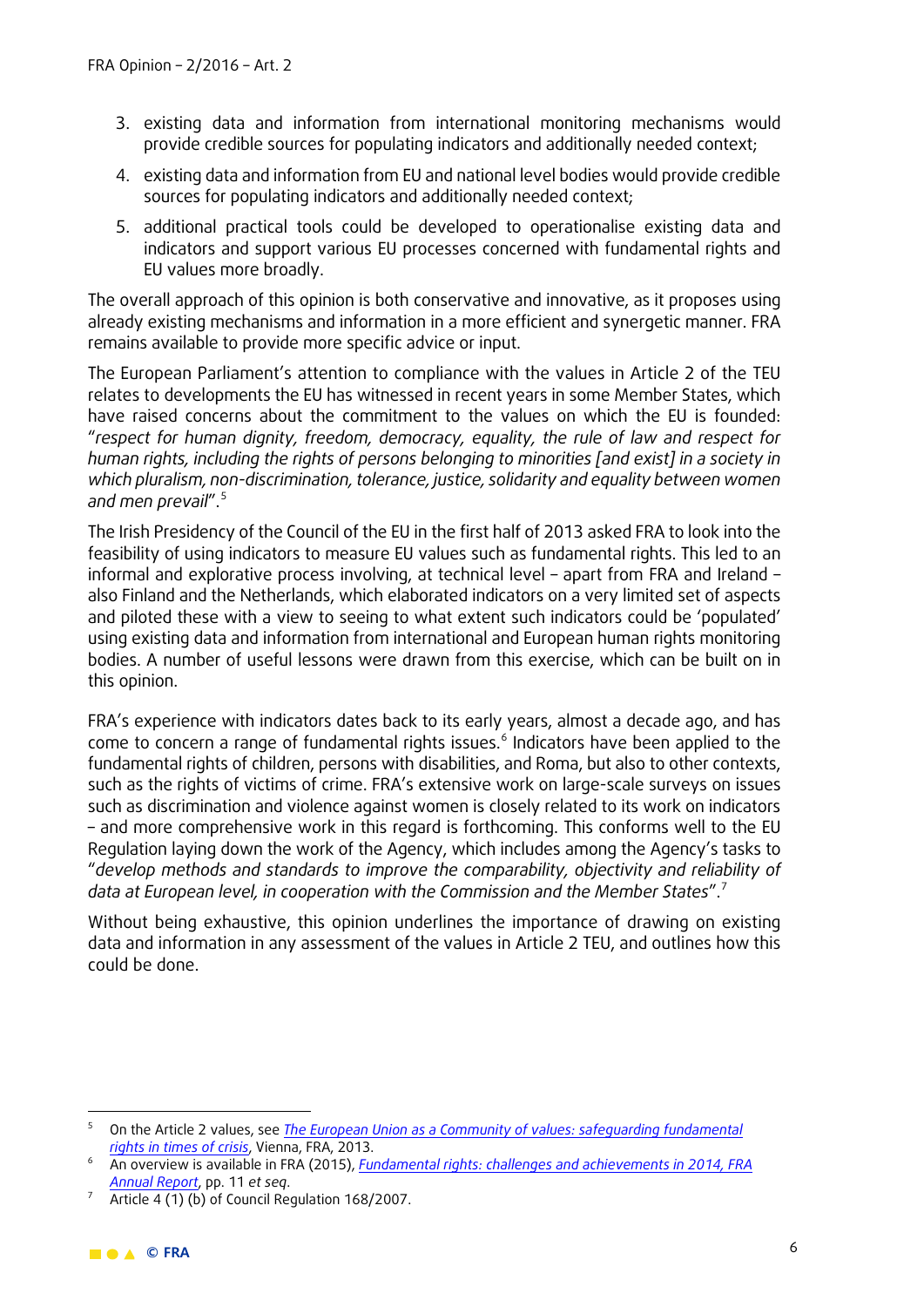# 1. **Relevance of fundamental rights for developing an integrated tool measuring compliance with Article 2 values: recognising international human rights as a central and overarching element**

The values of the European Union, listed in Article 2 of the TEU, cover a range of issues that can be summarised as involving three main components:

- 1. democracy
- 2. the rule of law
- 3. human/fundamental rights

The three components are intimately related and overlap.<sup>[8](#page-6-0)</sup> The fact that human rights cover or overlap significantly with the first two of the three components of Article 2 – rule of law and democracy – supports the argument that fundamental rights – largely to be equated with human rights – could be used as the main framework for assessing the EU values. A second and maybe even more persuasive point is that, for fundamental rights, the EU is already equipped with a well-defined instrument – the Charter of Fundamental Rights of the European Union, which stems from international and European human rights texts. Definitions for, and the scope of, the other two main components – rule of law and democracy - are not defined in any comparable EU 'catalogue'.

#### **Article 2 of the TEU**

"*The Union is founded on the values of respect for human dignity, freedom, democracy, equality, the rule of law and respect for human rights, including the rights of persons belonging to minorities.*

*These values are common to the Member States in a society in which pluralism, nondiscrimination, tolerance, justice, solidarity and equality between women and men prevail.*"

The rule of law is a wide concept that has been interpreted in different ways, ranging from 'thin' to 'thick' notions of the rule of law. The Council of Europe Venice Commission recently distilled the principle of the rule of law into a very useful checklist. The checklist covers a relatively wide (thick) set of aspects and overlaps significantly with fundamental rights on most of the overall headings (such as 'equality before the law and non-discrimination' and 'access to justice' including 'fair trial'), but also adds dimensions that overlap less (such as 'legality' and 'legal certainty').<sup>[9](#page-6-1)</sup>

Democracy is an even less clear-cut value than the rule of law and there is no generally accepted 'list' that would define democratic governance in Europe. However, the EU Charter of Fundamental Rights also includes – apart from a number of rights on which democracy is built, such as freedom of expression – Title V on Citizens' rights, which includes EU-specific democratic rights on voting and standing for election to the European Parliament (Article 39) and municipal elections (Article 40). Elements of democracy have otherwise been laid down

 $\overline{a}$ 

<span id="page-6-0"></span><sup>&</sup>lt;sup>8</sup> The strong link between the rule of law and human rights is also underscored by the European Commission for Democracy through Law ('Venice Commission'), Rule of law checklist, CDL-AD(2016)007, 18 March 2016, paragraph 31.

<span id="page-6-1"></span><sup>&</sup>lt;sup>9</sup> European Commission for Democracy through Law ('Venice Commission'), Rule of law checklist, CDL-AD(2016)007, 18 March 2016.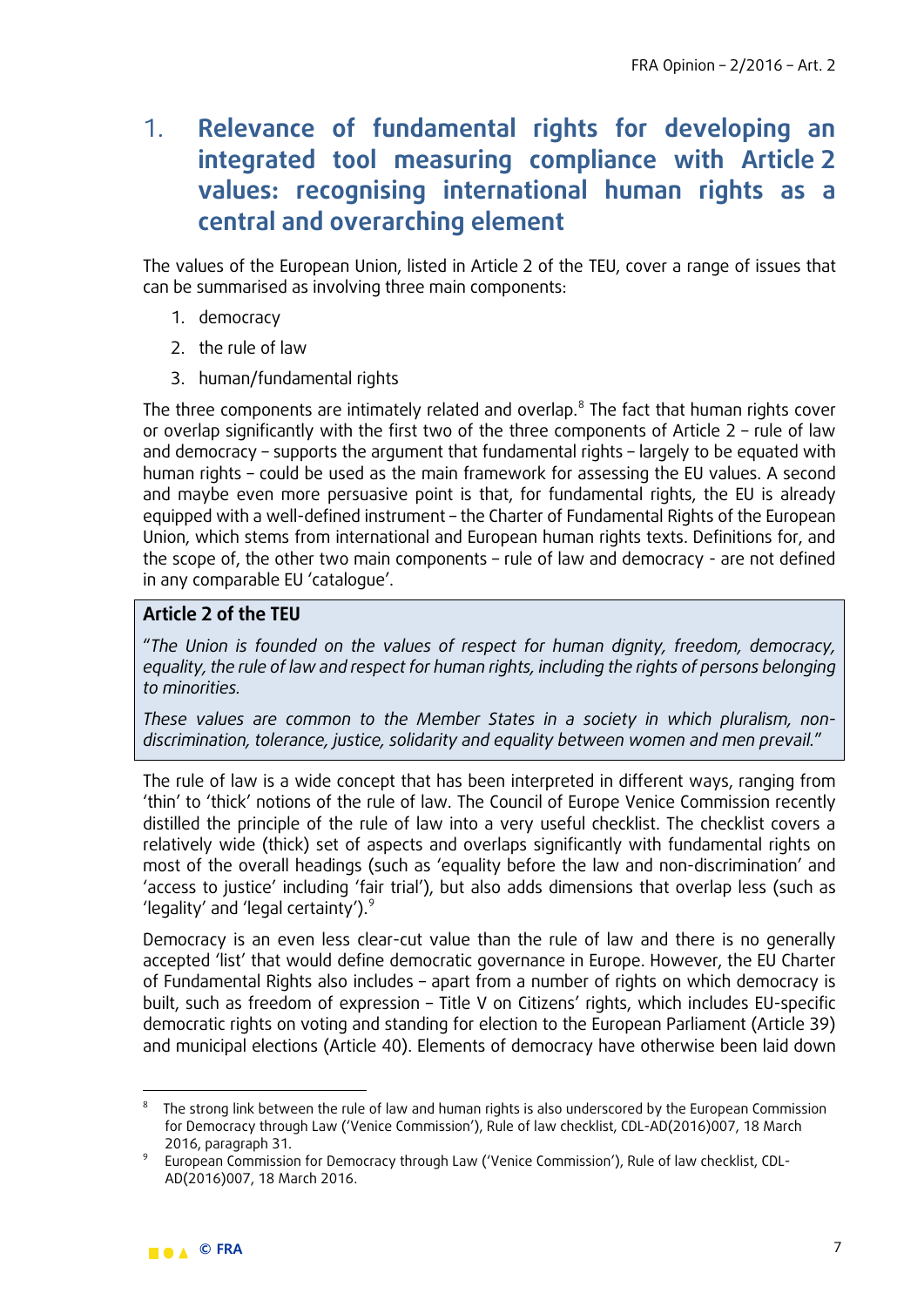in a Council of Europe convention, the European Charter of Local Self-Government.<sup>[10](#page-7-0)</sup> At a global level, UN instruments include central elements of democracy (such as the ICCPR, Article 25 (b)). [11](#page-7-1) Regionally, the European Convention of Human Rights deals with essential aspects (such as Article 11, on freedom of assembly and association, or Article 3 to protocol 1, on the right to free elections), while another regional instrument elsewhere could elaborate in quite some detail on democracy.<sup>[12](#page-7-2)</sup>

The values listed in Article 2 of the TEU, with its three constituent components – the rule of law  $(\blacksquare)$ , democracy  $(\blacksquare)$  and human rights  $(\blacksquare)$  – are shown in Figure 1, visualising the significant role that human rights play in each of the components (see  $\blacksquare$  boxes). The TEU Article 2 values also single out a number of specific aspects of human rights  $(\Box)$ , which are equally included in Figure 1 as smaller boxes within the human rights-box.

#### **Figure 1: Schematic visualisation of values of Article 2 of the TEU, emphasising the role of human rights**



*Source: FRA, 2016*

The three constituent components *– the rule of law, democracy and human rights – of the values listed in Article 2 of the TEU are well captured by the rights enshrined in the Charter of Fundamental Rights of the European Union.*

### FRA opinion

*EU law builds on international human rights law; and the rights enshrined in the Charter of Fundamental Rights of the European Union cover the full spectrum of human rights. Human rights as recognised in the Charter cover most of the values of Article 2 of the Treaty on European Union (TEU), including rule of law and democracy. Any European Union (EU) mechanism to monitor the respect of the values listed in Article 2 of the TEU needs to take as a basis the obligations reflected in the Charter and acknowledge the importance of existing international human rights law mechanisms.*

<sup>-</sup>

<span id="page-7-1"></span><span id="page-7-0"></span><sup>&</sup>lt;sup>10</sup> Council of Europe, <u>European Charter of Local Self-Government</u>.<br><sup>11</sup> The passage reads: "*To vote and to be elected at genuine periodic elections which shall be by universal and equal suffrage and shall be held by secret ballot, guaranteeing the free expression of the will of the electors*".

<span id="page-7-2"></span><sup>&</sup>lt;sup>12</sup> See, for example, African Convention on Democracy, Elections and Governance.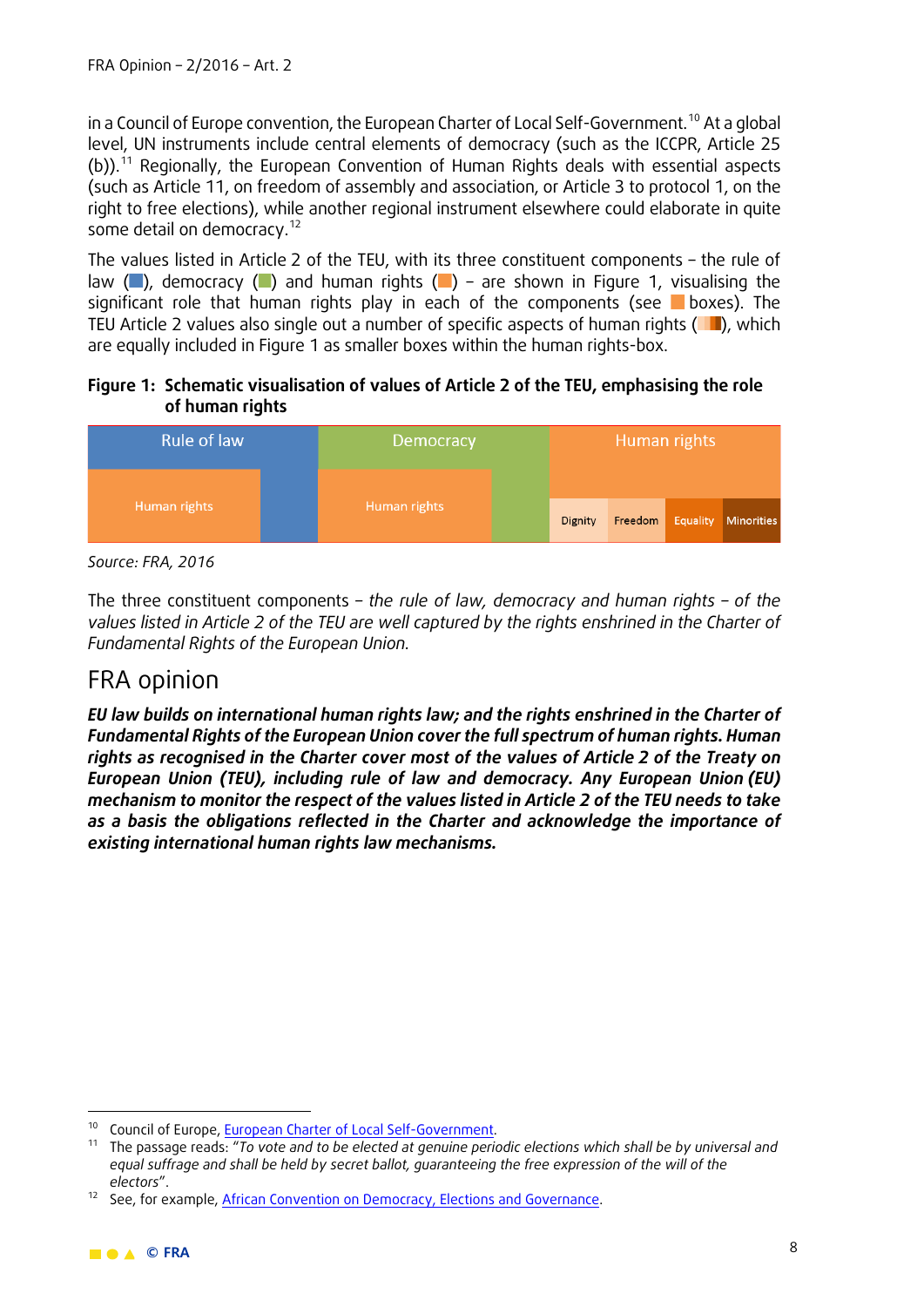# **2. Effective and credible fundamental rights indicators and the implementation of obligations beyond the 'law in the book': capturing commitments, efforts and results in an Article 2 context**

To adequately capture an issue with indicators, a methodology is needed that gives systematic direction to what needs to be assessed. This section contains two parts: the first presents the leading framework for human rights indicators, and the second gives a concrete example of its application, drawing on FRA's experience.

#### Using a framework of structural, process, and outcome indicators

Indicators should ideally capture as much of reality as possible, covering not only 'the law on the books' but also the 'reality on the ground'. The framework developed by the OHCHR, which aims to do just this, is therefore split into three levels: structural, process and outcome. The framework (outlined in Figure 2) thus captures commitments, efforts, and results. The commitments at the structural level (adoption of legislation, creation of institution) and the efforts at the process-level (adoption and implementation of concrete policies) assess the actions of the duty-bearers – mainly governments. The outcome-level focuses on results, assessing the situation on the ground as seen by the rights-holder, mainly individual persons. In doing so, the indicator framework seeks to reflect more than the formal legalistic façade, and to move towards the socio-legal reality.

#### **Figure 2: Schematic overview of the methodological framework: structural, process, and output levels**



*Source: Visualisation based on OHCHR (2012), [Human rights indicators: A guide for](http://www.ohchr.org/Documents/Publications/Human_rights_indicators_en.pdf)  [measurement and implementation,](http://www.ohchr.org/Documents/Publications/Human_rights_indicators_en.pdf) New York/Geneva, United Nations*

Results from an informal and small-scale FRA pilot project initiated by the Irish EU Presidency indicate that data and information from international and European human rights monitoring mechanisms deliver relevant and credible indicators to assess the structural level. When it comes to the process level (policy implementation), this is less the case. At the outcome level, the results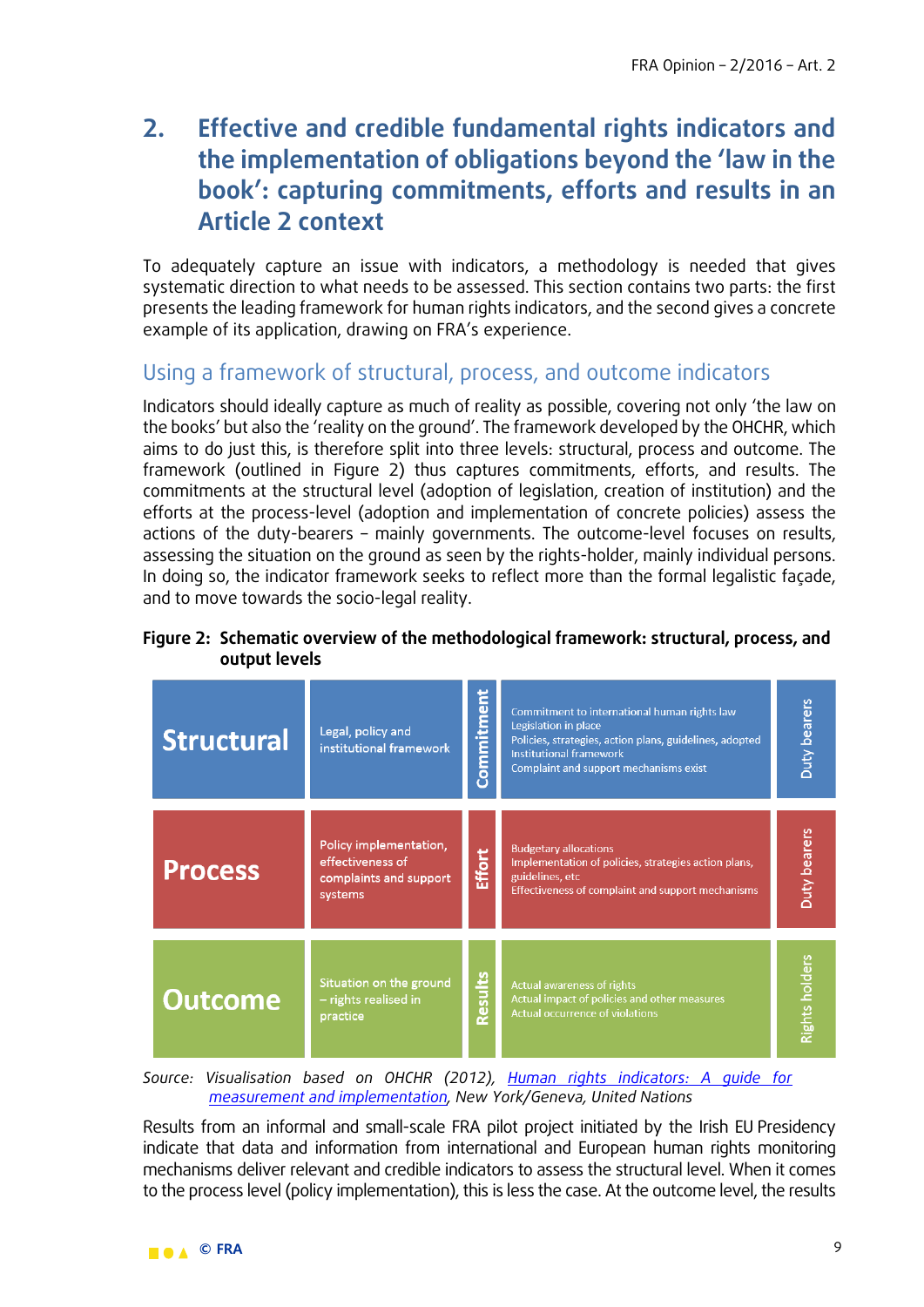on the ground for rights holders are – depending on what needs to be captured – less comprehensive and difficult to compare. Here, FRA's work with large scale surveys and other EU surveys can in part already fill gaps, alongside administrative data and resources available at national level – such as assessments by National Human Rights Institutions.

FRA has already conducted, and published the results from, large-scale surveys dealing with discrimination based on race and related intolerance; gender (violence against women); hate crime; lesbian, gay, bisexual, transgender and intersex (LGBTI) people; and Roma.<sup>[13](#page-9-0)</sup> FRA has also made advances in developing a large-scale quantitative survey that will look at a range of fundamental rights issues as experienced by the general population in the EU's 28 Member States. The survey is being undertaken with a view to producing comparable indicators for EU Member States on key fundamental rights.<sup>[14](#page-9-1)</sup>

When it comes to selecting and formulating indicators, it is advantageous to apply a participatory approach, bringing in the viewpoints of both government structures and civil society organisations.[15](#page-9-2) This contributes to indicators being of high quality, useful and credible.

Indicators must also be designed with a view to capturing as many nuances as possible, such as through drawing on data disaggregated between women and men.<sup>[16](#page-9-3)</sup>

Moreover, as has been noted, to obtain a comprehensive picture of the situation on the ground, indicators' measurement of fundamental rights compliance needs to be supplemented by contextual analyses that address the wider picture – for example, based on monitoring information of human rights treaty bodies or input by other expert or civil society actors. These may reveal 'legitimate reasons' for matters flagged by the indicators.

### A concrete example drawing on FRA's work with indicators

Since 2010, the EU itself is party to the UN Convention on the Rights of Persons with Disabilities (CRPD).<sup>[17](#page-9-4)</sup> Article 33 (2) of the convention requires parties to designate or establish a monitoring framework. As a member of the EU framework, FRA has a particular role to play in developing human rights indicators on the rights of persons with disabilities. [18](#page-9-5) Under the Council decision establishing the Framework, FRA's primary responsibility is to collect and analyse data, and to develop indicators and benchmarks.[19](#page-9-6)

FRA has so far developed indicators on two of the specific rights set out in the CRPD: participation in political and public life (Article 29), $20$  and living independently and being included in the

<span id="page-9-0"></span><sup>&</sup>lt;u>.</u> <sup>13</sup> In addition to FRA publications, see the data explorer at: [http://fra.europa.eu/en/publications-and](http://fra.europa.eu/en/publications-and-resources/data-and-maps?mdq1=theme)[resources/data-and-maps?mdq1=theme.](http://fra.europa.eu/en/publications-and-resources/data-and-maps?mdq1=theme) 14 See [http://fra.europa.eu/en/project/2015/fundamental-rights-survey.](http://fra.europa.eu/en/project/2015/fundamental-rights-survey) 15 OHCHR (2012), *[Human Rights Indicators: A guide for Measurement and Implementation](http://www.ohchr.org/Documents/Publications/Human_rights_indicators_en.pdf)*, Geneva, United

<span id="page-9-1"></span>

<span id="page-9-2"></span>Nations, see e.g. p. 43.

<span id="page-9-3"></span><sup>16</sup> OHCHR (2012), *[Human Rights Indicators: A guide for Measurement and Implementation](http://www.ohchr.org/Documents/Publications/Human_rights_indicators_en.pdf)*, Geneva, United Nations, see e.g. p. 68.

<span id="page-9-4"></span><sup>&</sup>lt;sup>17</sup> Depository notification with the UN on 23 December 2010, available at: [https://treaties.un.org/doc/Publication/CN/2010/CN.860.2010-Eng.pdf;](https://treaties.un.org/doc/Publication/CN/2010/CN.860.2010-Eng.pdf) the instrument was submitted based on Council Decision 2010/48, 26 November 2009, OJ L23/35, 27 January 2010, available at: [http://eur-lex.europa.eu/legal-content/EN/TXT/?qid=1456938324513&uri=CELEX:32010D0048.](http://eur-lex.europa.eu/legal-content/EN/TXT/?qid=1456938324513&uri=CELEX:32010D0048) The treaty entered into force in respect of the EU on 21 January 2011.

<span id="page-9-5"></span><sup>18</sup> For more information, please see FRA (2015), *[Fundamental rights: challenges and achievements in 2014,](http://fra.europa.eu/en/publication/2015/fundamental-rights-challenges-and-achievements-2014)  [FRA Annual Report](http://fra.europa.eu/en/publication/2015/fundamental-rights-challenges-and-achievements-2014)*.

<span id="page-9-6"></span><sup>19</sup> European Commission (2012), *[Commission non-paper on the setting-up at EU level of the framework](http://ec.europa.eu/social/BlobServlet?docId=14155&langId=en)  [required by Art. 33.2 of the UN Convention on the Rights of Persons with Disabilities](http://ec.europa.eu/social/BlobServlet?docId=14155&langId=en)*.

<span id="page-9-7"></span><sup>20</sup> FRA (2014), *[The right to political participation for persons with disabilities: human rights indicators](http://fra.europa.eu/en/publication/2014/right-political-participation-persons-disabilities-human-rights-indicators)*, Luxembourg, Publications Office; an online presentation of the indicators is available at: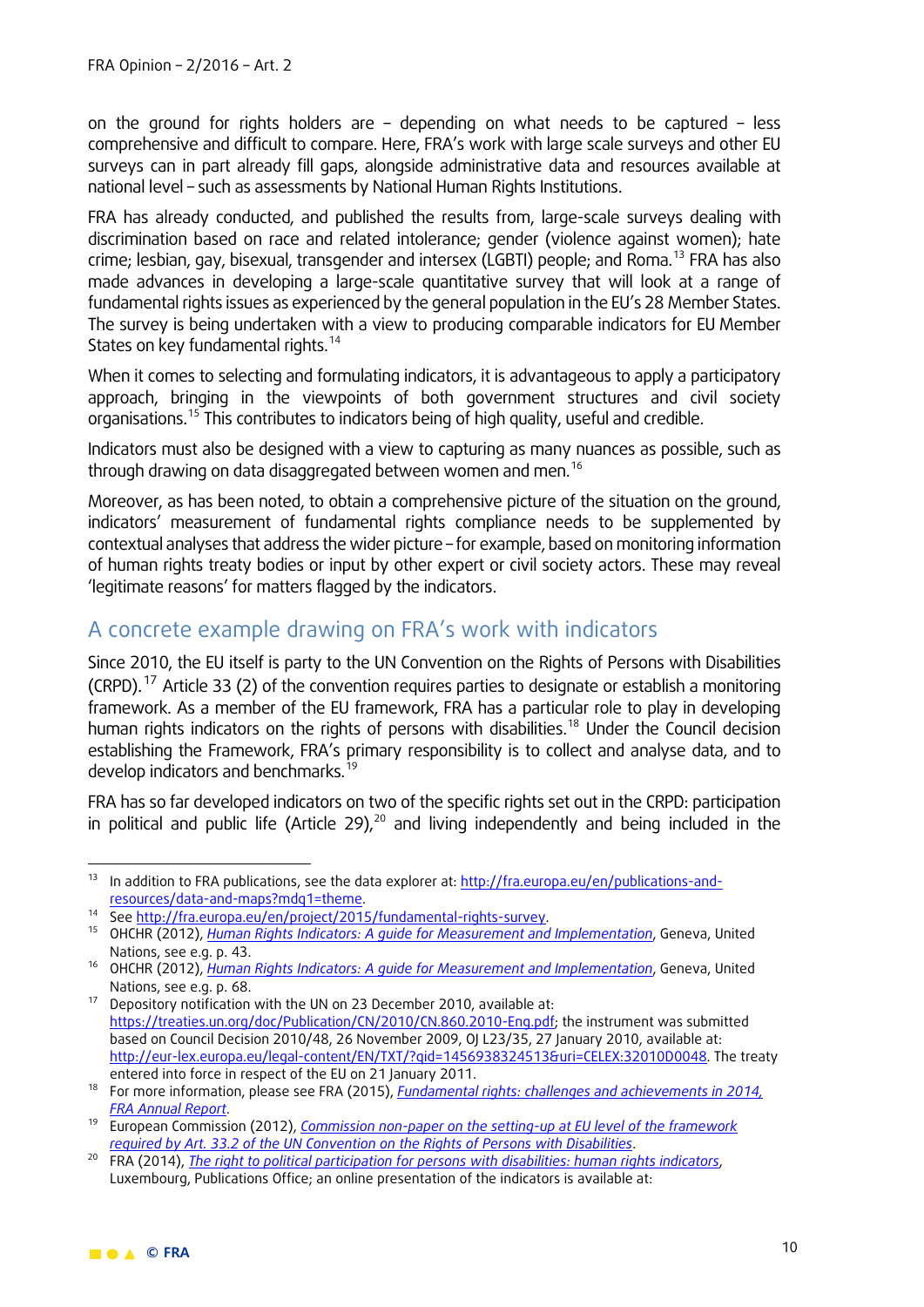community (Article 19).<sup>[21](#page-10-0)</sup> Working in close cooperation with the European Commission and the Commission-funded Academic Network of European Disability Experts, and following consultation with civil society organisations, FRA's indicators on Article 29 of the CRPD were published in May 2014. The 29 structural, process and outcome indicators measure how the right to political participation is respected, promoted and fulfilled across the EU.

Within the broad scope of political participation, the indicators focus on four key areas which reflect different aspects of Article 29 of the CRPD:

- legal and administrative barriers regarding the right to vote and stand for election;
- accessibility of elections and voting processes;
- expanding opportunities for participation in political and public life;
- awareness of the right to political participation.

Within each of these areas, relevant structures, processes and outcomes were identified. For example, a structural indicator concerning legal and administrative barriers looked at whether EU Member States entered a reservation or declaration to Article 29 when they accepted the CRPD. Only one EU Member State had entered a reservation, limiting or qualifying its obligation to implement the provision.

A key process indicator looked at whether disabled persons' organisations (DPOs) are consulted and involved in the development of laws and policies. This indicator captures whether there are procedures in place to implement Article 4 (3) of the CRPD, which requires States parties to closely consult with and actively involve persons with disabilities, through DPOs, in the development and implementation of legislation and policies to implement the convention. Evidence collected by FRA indicates that in almost half of Member States, such involvement is provided for in law; and in another 11 Member States, systematic procedures for consultation with DPOs are in place.

Applying FRA's outcome indicators on Article 29 of the CRPD posed a particular challenge given the lack of reliable and comparable data. For example, one indicator looked at the accessibility of polling stations, a requirement set out in Article 29 (a) (i). The analysis highlighted that in 11 Member States no relevant data could be identified. Even where data are available, the lack of common definitions and methodologies, which hampers disaggregating data, makes it difficult to accurately assess the political participation of persons with disabilities in the EU.

Building on the experience gained during this process, FRA is currently applying its indicators on Article 19 of the CRPD (living independently and being included in the community). In an effort to ensure stronger outcome indicators, FRA is conducting new analyses of existing statistical data from EU social surveys. These statistical outcome indicators will shed new light on the impact of human rights commitments and policy efforts on outcomes for persons with disabilities in the EU, particularly if repeated to allow analysis of trends over time.

The CRPD Committee emphasised the importance of this indicator-related work in its concluding observations on the EU's implementation of the CRPD, published in September 2015. In its comments on the EU's implementation of Article 31 on statistics and data collection, the

 $\overline{a}$ 

[http://fra.europa.eu/en/publications-and-resources/data-and-maps/comparative-data/political-](http://fra.europa.eu/en/publications-and-resources/data-and-maps/comparative-data/political-participation)

<span id="page-10-0"></span>[participation.](http://fra.europa.eu/en/publications-and-resources/data-and-maps/comparative-data/political-participation)<br><sup>21</sup> Indicators available at[: http://fra.europa.eu/en/project/2014/rights-persons-disabilities-right-independent](http://fra.europa.eu/en/project/2014/rights-persons-disabilities-right-independent-living/indicators)[living/indicators.](http://fra.europa.eu/en/project/2014/rights-persons-disabilities-right-independent-living/indicators)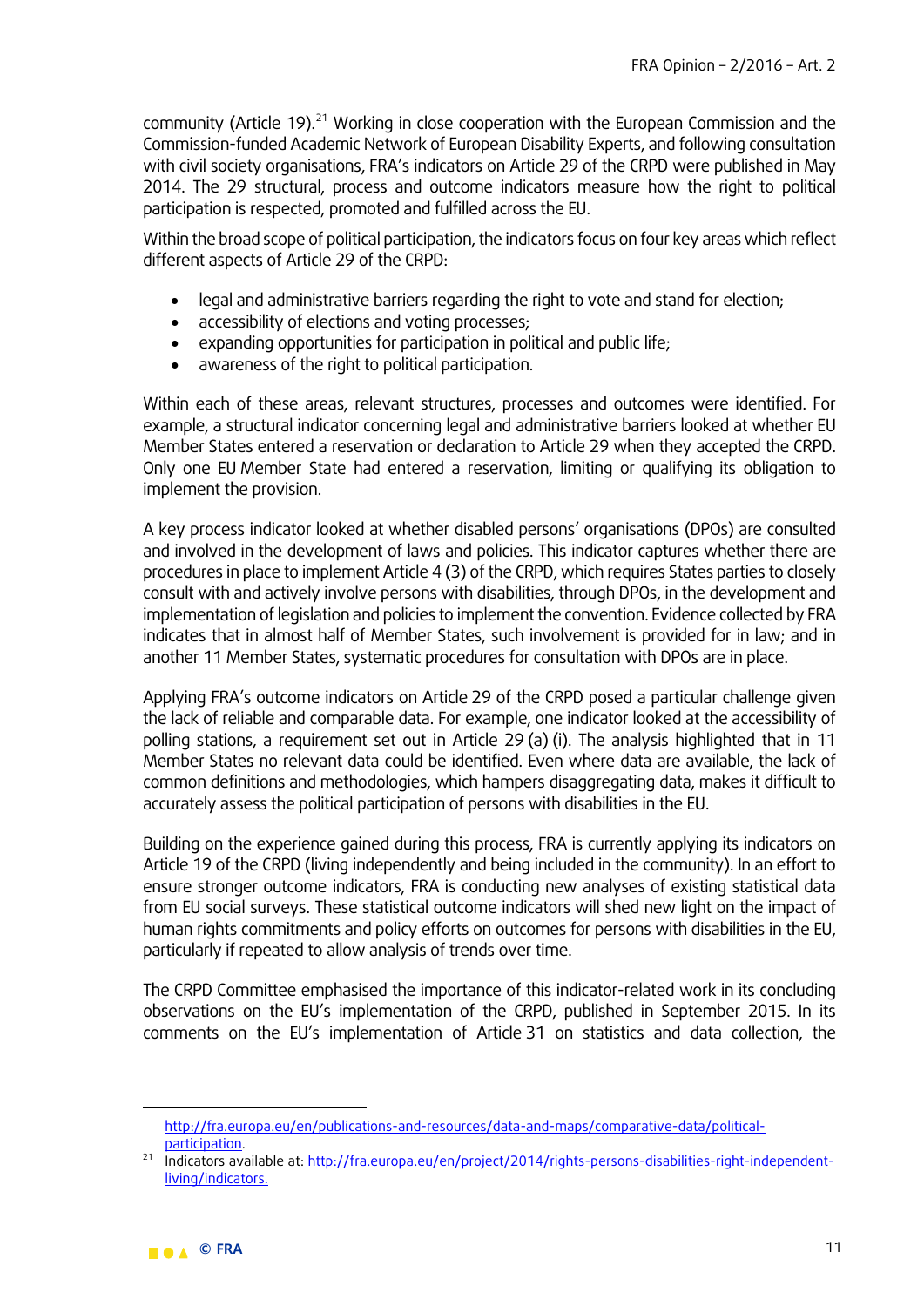committee recommended that the EU "develop a human rights-based indicator system in cooperation with persons with disabilities and their representative organizations".[22](#page-11-0)

### FRA opinion

*To effectively assess adherence to the values of Article 2 of the TEU, its measurement has to go beyond legislation or the creation of institutions. Emphasis should be given to implementing concrete policies and analysing their 'real-life' effect on the ground, namely to what extent people fully enjoy fundamental rights. Therefore, indicators that are developed to monitor compliance with Article 2 of the TEU need to capture three aspects: commitment (structural indicators), effort (process indicators) and results (outcome indicators). In doing so, indicators will capture EU Member States commitment to international human rights instruments, their implementation efforts and the outcome for the rights holders. To achieve a comprehensive picture of the situation on the ground, a contextual analysis (for example based on monitoring information of human rights treaty bodies or input by other expert or civil society actors) should complement the indicators' measurement of fundamental rights compliance.*

<span id="page-11-0"></span><sup>-</sup><sup>22</sup> CRPD Committee (2015), *[Concluding observations on the initial report of the European Union](http://tbinternet.ohchr.org/_layouts/treatybodyexternal/Download.aspx?symbolno=CRPD%2fC%2fEU%2fCO%2f1&Lang=en)*, CRPD/C/EU/CO/1, 4 September 2015, para. 73.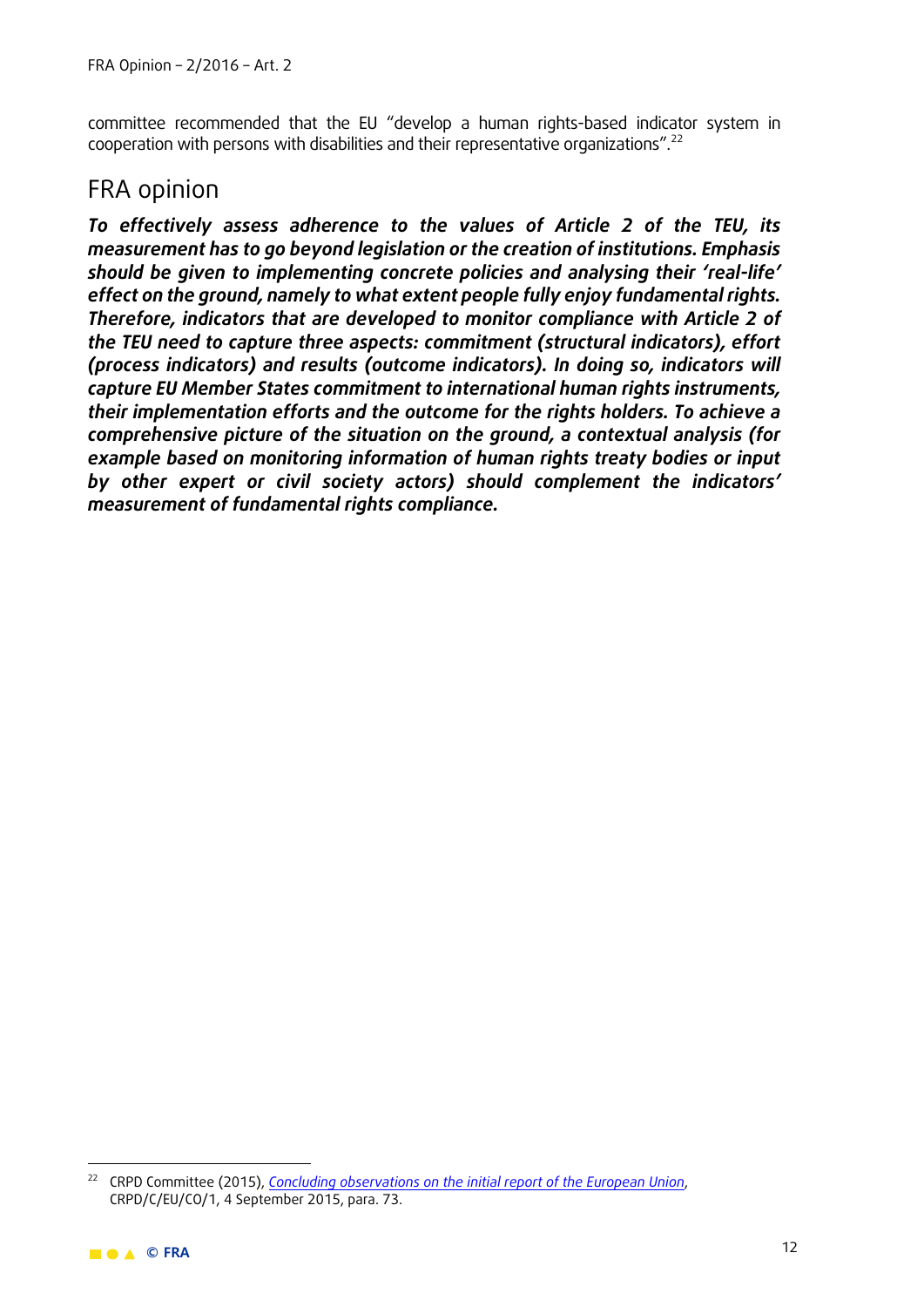# **3. Populating indicators and providing context using United Nations and Council of Europe data and information**

To populate indicators, data and information from international human rights mechanisms, in particularly of the United Nations and Council of Europe, offer a wealth of resources that must be made good use of to monitor the respect of the values of Article 2 of the TEU. International human rights here includes both global mechanisms and those at European level. The Council of Europe has a particular relevance for the EU, as expressed in the Memorandum of Understanding between the two organisations, in which the EU recognises that "the Council of Europe will remain the benchmark for human rights, the rule of law and democracy in Europe", and regards the Council of Europe as the Europe-wide reference source for human rights. Consequently, the EU and the Council of Europe have a shared responsibility for preserving the coherence and efficiency of the European human rights system.<sup>[23](#page-12-0)</sup>

This section consists of six parts. The first looks at the formal commitment to international human rights treaties. The second part addresses the commitment to enlarged scope and enhanced monitoring mechanisms available under some treaties. The third part deals with assessments made by international human rights monitoring mechanisms. The fourth part focuses on monitoring mechanisms based on complaints, such as the European Court of Human Rights. The final part brings the section together by arguing for the development of an 'EU core' of international human rights obligations and concluding on the benefits and challenges of the discussed data and information.

#### Assessing formal commitment to international human rights treaties

There is a solid set of international human rights obligations that all Member States of the EU share. For instance, of the around 60 Council of Europe and UN instruments (treaties as well as specific features, such as acceptance of individual complaints) included in FRA's online overview of international obligations, $^{24}$  $^{24}$  $^{24}$  around 20 enjoy acceptance by all 28 EU Member States, and another 20 instruments enjoy acceptance by at least 20 EU Member States. For the EU context, the Court of Justice of the European Union has also recognised general principles of EU law on the basis of international agreements that were not *ratified* by all EU Member States. It "draws inspiration from […] the guidelines supplied by international treaties for protection on which member states *have collaborated or to which*  they are signatories" (emphasis added).<sup>[25](#page-12-2)</sup>

The instruments accepted<sup>[26](#page-12-3)</sup> by all 28 EU Member States include:

- European Convention on Human Rights (ECHR) (and some of its protocols)
- European Convention for the Prevention of Torture and Inhuman or Degrading Treatment or Punishment (CPT)

<span id="page-12-0"></span> $\overline{a}$ <sup>23</sup> [Memorandum of Understanding between the Council of Europe](http://ec.europa.eu/justice/international-relations/files/mou_2007_en.pdf) and the European Union, signed in May<br>2007. Para. 11.

<span id="page-12-3"></span><span id="page-12-2"></span><span id="page-12-1"></span><sup>&</sup>lt;sup>24</sup> See: <u>http://fra.europa.eu/en/publications-and-resources/data-and-maps/int-obligations</u>.<br><sup>25</sup> CIEU, Opinion 2/94 – Accession to the European Convention on Human Rights, ECR I-1759 (1789), para. 33. <sup>26</sup> Accepted is here used in a non-technical sense, meaning that the instrument (treaty or protocol, or features that needs separate acceptance within these) has been accepted and is binding for the state. This acceptance could be done through procedures such as ratification or declaration (opting in our out as the case may be). Acceptance in the technical sense in the context of international law would be equivalent to becoming party to a treaty (or protocol) only.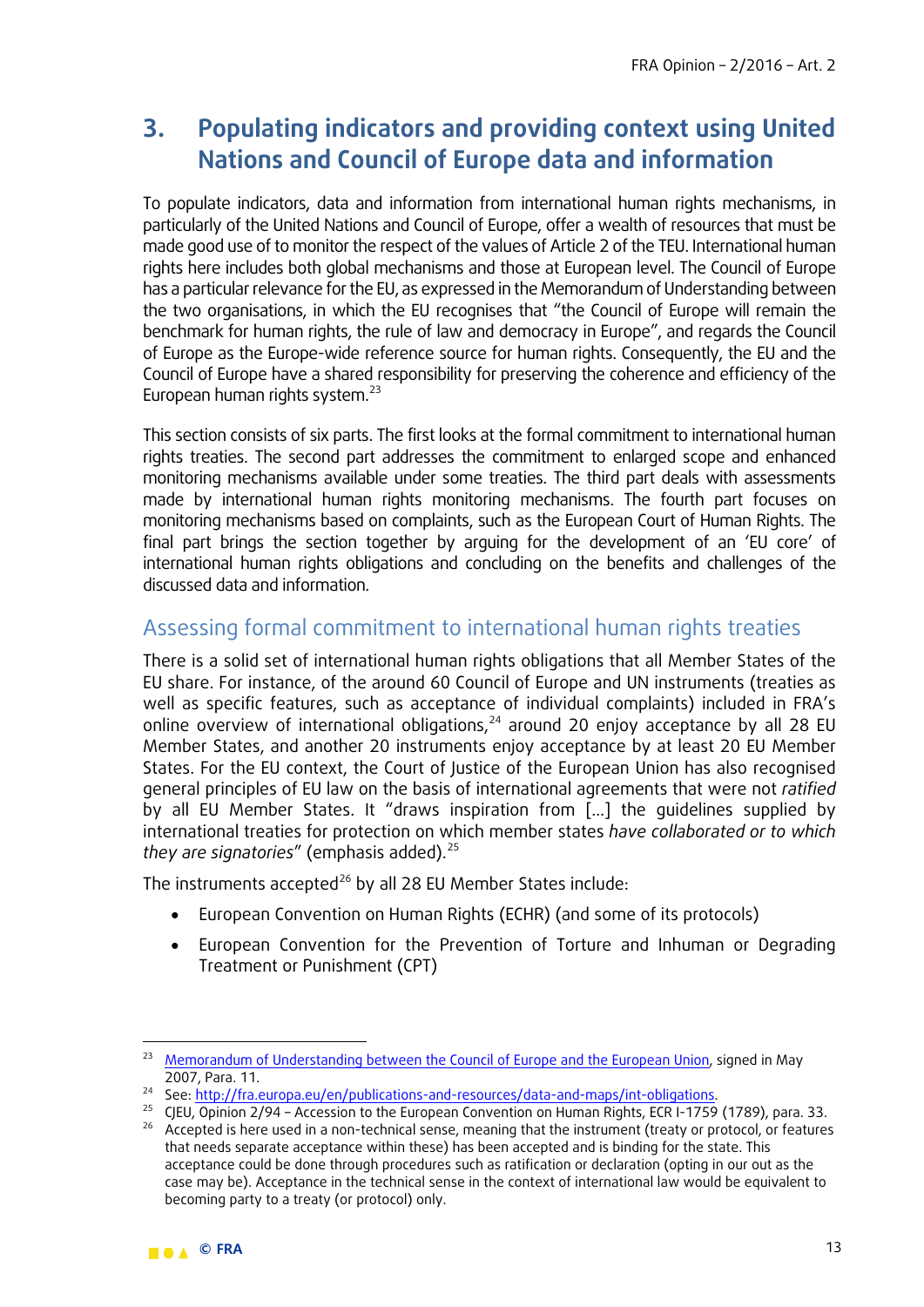- Convention for the Protection of Individuals with regard to Automatic Processing of Personal Data
- European Charter of Local Self-Government
- International Convention on the Elimination of All forms of Racial Discrimination (ICERD)
- International Covenant on Civil and Political Rights (ICCPR) (and Second Optional Protocol to the International Covenant on Civil and Political Rights, aiming at the abolition of the death penalty)
- International Covenant on Economic, Social and Cultural Rights (ICESCR)
- Convention on the Elimination of All Forms of Discrimination Against Women (CEDAW)
- Convention against Torture and Other Cruel, Inhuman or Degrading Treatment or Punishment (CAT)
- Convention on the rights of the Child (CRC) (Optional Protocol to the Convention on the Rights of the Child on the involvement of children in armed conflict)
- Convention and Protocol relating to the Status of Refugees

If the scope is enlarged to include instruments that at least 20 Member States have accepted, it would add, for instance:

- European Social Charter (ESC) and European Social Charter (revised) (ESC revised)
- Framework Convention for the Protection of National Minorities (FCNM)
- Convention on Cybercrime
- Council of Europe Convention on Action against Trafficking in Human Beings
- Convention on the Rights of Persons with Disabilities (CRPD)
- Individual complaints mechanisms under several UN instruments:
	- o International Convention on the Elimination of All forms of Racial Discrimination (ICERD)
	- o International Covenant on Civil and Political Rights (ICCPR)
	- o Convention on the Elimination of All Forms of Discrimination Against Women (CEDAW)
	- o Convention against Torture and Other Cruel, Inhuman or Degrading Treatment or Punishment (CAT)
	- o Convention on the Rights of Persons with Disabilities (CRPD)

The 2011 Council of Europe Convention on preventing and combating violence against women and domestic violence (Istanbul Convention) on 1 April 2016 had 12 EU Members States as parties and an additional 13 signatories – so this instrument will very soon reach the level of at least 20 of the 28 EU Member States, if not all 28.<sup>[27](#page-13-0)</sup>

States' commitment to international human rights law, in the form of becoming party to conventions, is an objective action that captures their formal commitment. Figure 3 shows

-

<span id="page-13-0"></span><sup>&</sup>lt;sup>27</sup> For details, see Council of Europe, Convention on preventing and combating violence against women and domestic violence (Istanbul Convention).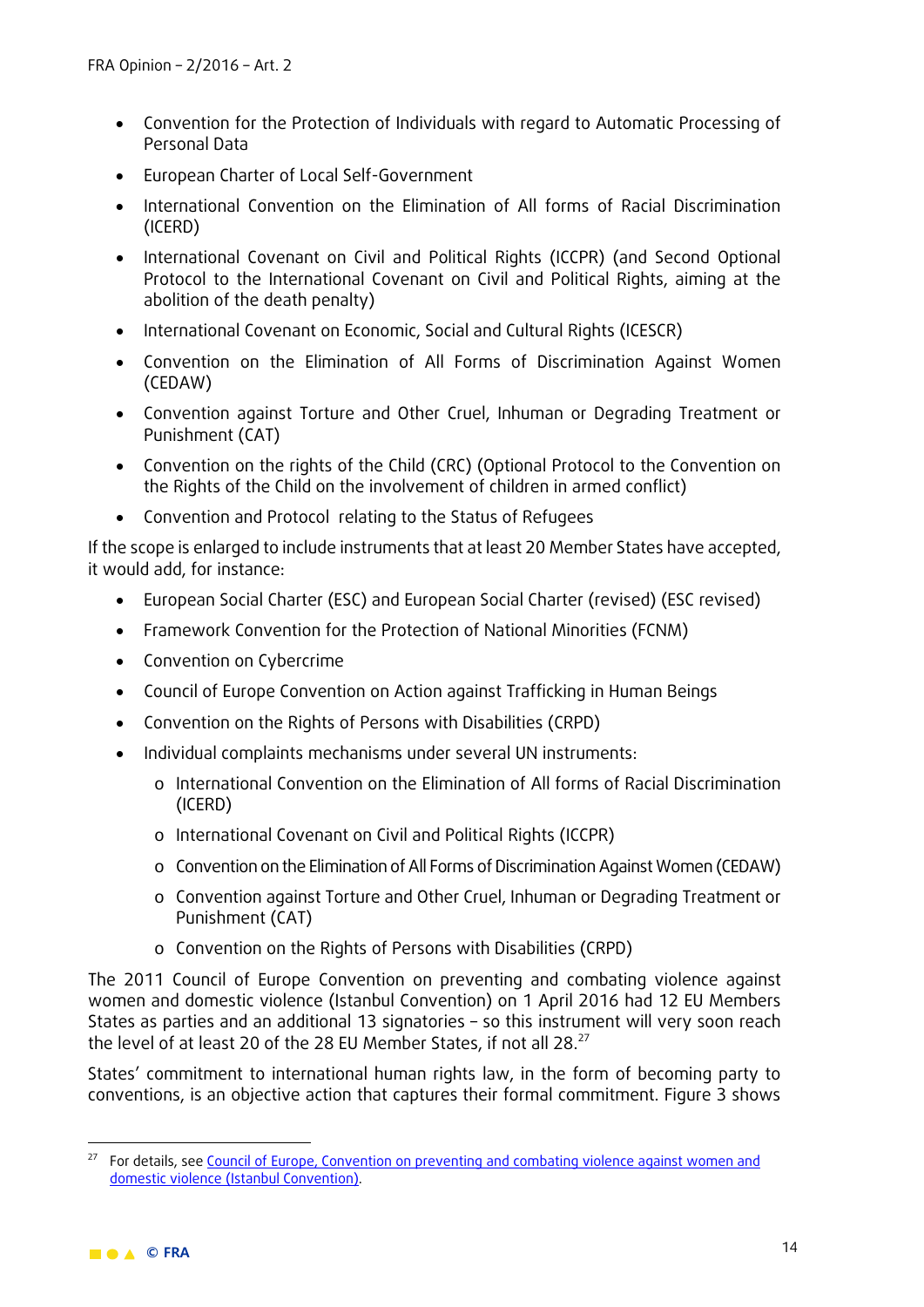the commitment to 28 key Council of Europe instruments by EU Member State and the EU average (including the Council of Europe instruments listed above).<sup>[28](#page-14-0)</sup>



**Figure 3: Commitment to 28 key Council of Europe instruments, by EU Member State including EU average**

*Source: FRA 2016, data extracted from<http://www.coe.int/en/web/conventions/full-list>*

A similar overview of the 35 most central UN instruments is included in Figure 7 in the Annex.[29](#page-14-1)

Providing a further example of what could be useful to include, the Annex also contains an overview of the number of accepted provisions of either of the two versions of the European Social Charter (Figure 8). When becoming party to a convention, it is often possible to make reservations to particular provisions, or interpretative declarations, both of which may limit the scope of the obligations. This is an additional element that would be important to consider (see also the example from FRA's work in the second part of the second section of this opinion). $30$ 

#### Assessing acceptance of expanded scope and enhanced human rights monitoring

Human rights treaties often also contain some additional features that states may decide to be bound by, through either opting in or out. In some instances, these additional features are in separate instruments – protocols – while in others, these are built-in with a requirement to express consent to being bound by (or being excluded from) a particular provision. These can concern an enlarged scope of protection, but more commonly involve enhanced monitoring mechanisms, such as individual complaints. Figure 4 shows the

 $\overline{a}$ 

<span id="page-14-0"></span><sup>&</sup>lt;sup>28</sup> The full list of the 28 key Council of Europe instruments, including details on acceptance, is available at: http://fra.europa.eu/en/publications-and-resources/data-and-maps/int-obligations/coe.<br><sup>29</sup> The full list of the 35 most central UN instruments, including details on acceptance, is available at:

<span id="page-14-1"></span>[http://fra.europa.eu/en/publications-and-resources/data-and-maps/int-obligations/un.](http://fra.europa.eu/en/publications-and-resources/data-and-maps/int-obligations/un)

<span id="page-14-2"></span><sup>&</sup>lt;sup>30</sup> Another possible element to look at would be the objections to reservations, which states may make in protest of other states' attempts to delimit obligations.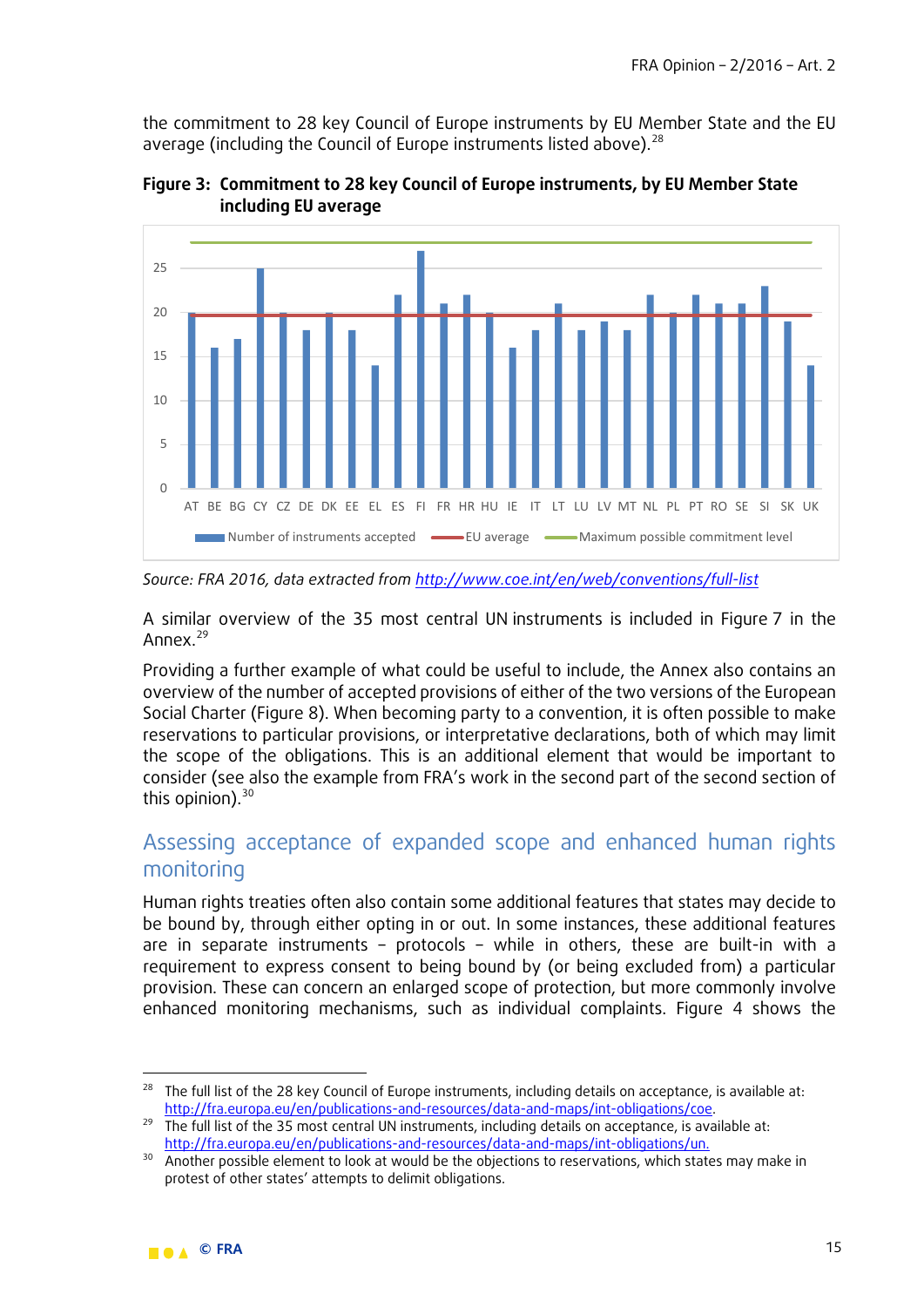acceptance<sup>[31](#page-15-0)</sup> of these features under the core UN conventions by EU Member State, and the EU average. The figure shows that some Member States are much more willing to accept enlarged scopes and enhanced monitoring. In this way, the figure indicates the extent of states' commitment to the international human rights machinery.





*Note: The measures included are all 'opt-ins', in the sense of requiring the party to take active measures to be applicable, save for the CAT and CEDAW inquiry procedures for which there is a need for a party to actively make a declaration to 'opt-out'. Not all optional measures are included. Dispute settlement by the International Court of Justice is not, since a link to a stronger human rights commitment to an acceptance of this is not clear. The individual complaints mechanism under the ICRMW is not yet in force. The figure does not take signatures only into consideration (possible only for protocols), only full acceptance.*

*Source: FRA 2016, Data extracted from <https://treaties.un.org/Pages/Treaties.aspx?id=4&subid=A&lang=en>*

The Annex (Figure 9) also contains a more general overview of the number of EU Member States that have accepted individual complaints under the nine core UN conventions.

As noted, the acceptance (as shown in Figure 4) of an enlarged scope of the substantial commitment and, maybe even more so, of the procedural aspect of enhanced monitoring, says a lot more than acceptance of the treaties alone. The enhanced monitoring very often gives teeth to more general commitments and adds justiciability at an international level – a welcome development as it provides (quasi-)judicial avenues complementing the traditional mechanisms to access justice at national level. This justiciability also reinforces the very rights-based nature of fundamental rights – in that they can be claimed by rights holders. These kinds of data can contribute to an assessment of the commitment to the values of Article 2 TEU at the 'structural' level.

### Drawing on assessments by monitoring bodies

In addition to the commitment to treaties and the various instruments within these, the assessments by monitoring carried out under these treaties, as well as other human rights monitoring mechanisms, should be made use of. At each of the 'governance levels' – from the United Nations to the Organization for Security and Co-operation in Europe (OSCE), the

<u>.</u>

<span id="page-15-0"></span><sup>&</sup>lt;sup>31</sup> This opinion uses 'acceptance' in its ordinary sense, here to denote becoming party to a treaty, irrespective of what process (with the various technical labels) was used – and not as the technical term that has the same meaning as 'ratification'. For treaty law terminology, see [https://treaties.un.org/Pages/](https://treaties.un.org/Pages/Overview.aspx?path=overview/glossary/page1_en.xml) [Overview.aspx?path=overview/glossary/page1\\_en.xml.](https://treaties.un.org/Pages/Overview.aspx?path=overview/glossary/page1_en.xml)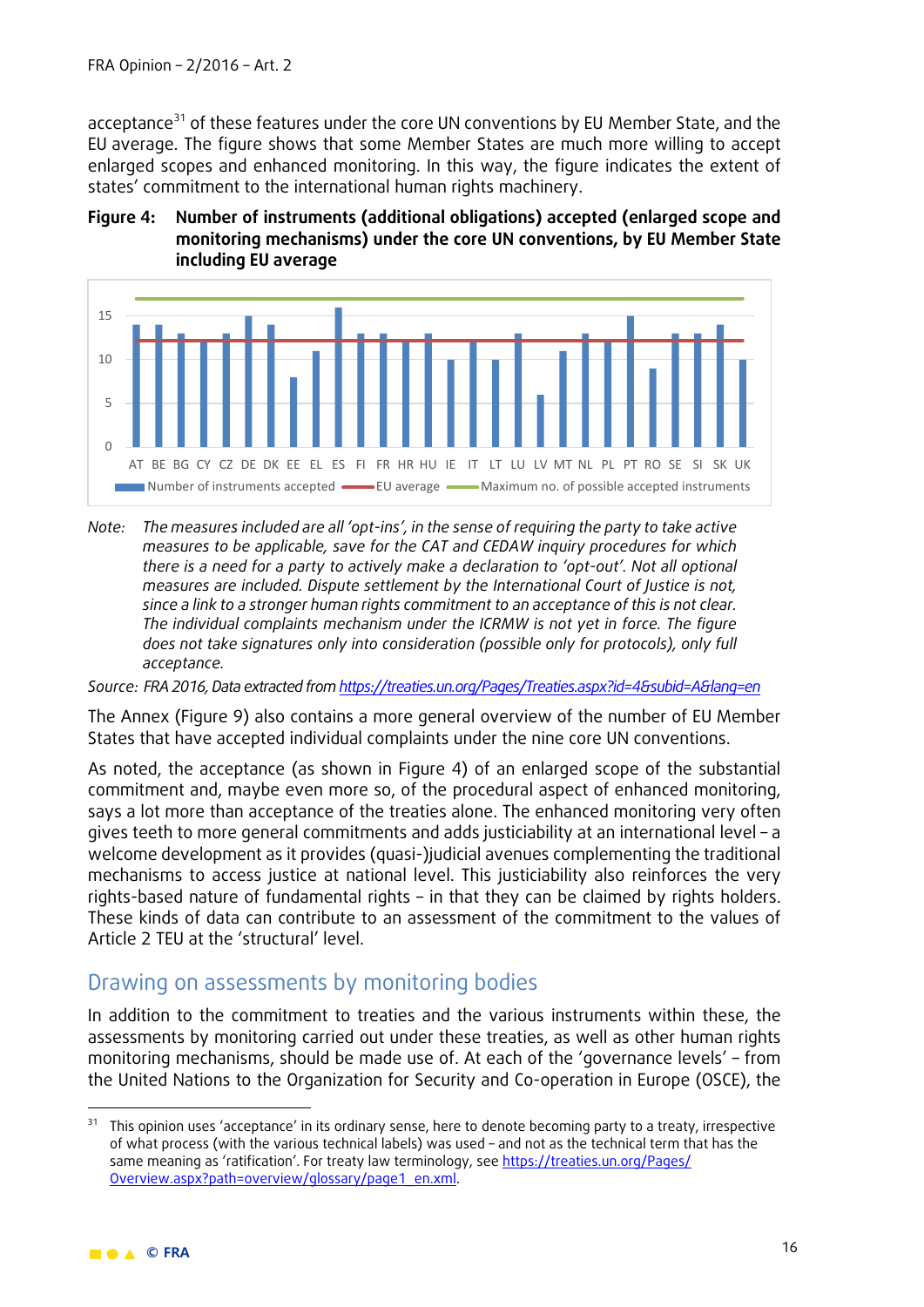Council of Europe, the EU, the national and even sub-national level – a range of monitoring mechanisms with a human rights remit exist.<sup>[32](#page-16-0)</sup>

The United Nations have nine core human rights conventions, each equipped with a monitoring body (in the case of the Torture Convention, also an additional 'Sub-Committee) that assesses state performance against the human rights in the respective treaty. Some of them also process individual complaints. The International Labour Organization (ILO) also has a monitoring mechanism examining both procedural and substantive compliance with their wide range of instruments.<sup>[33](#page-16-1)</sup> Different from these expert committees is the United Nations peer-review mechanism set up under its Human Rights Council, which screens all United Nations members against the rights of the UDHR (the Universal Periodic Review, UPR).

Turning to the next layer, the OSCE has, for instance, the High Commissioner on National Minorities and the Representative on Freedom of the Media, as well as a number of Special Representatives of the OSCE Chairperson-in-Office (such as on combatting anti-Semitism; racism, xenophobia and discrimination; gender issues; and combatting trafficking).

The Council of Europe has its well-known European Court of Human Rights (ECtHR) and its less known European Committee of Social Rights (ECSR), which jointly monitor the full spectrum of human rights, from civil and political (ECtHR), to economic, social and cultural (ECSR). The Council of Europe also offers a range of additional monitoring bodies, including on national minorities, on discrimination, and on violence against women.

The European Union has a dedicated body to advise the EU institutions and Member States on issues relating to the whole spectrum of fundamental rights – FRA – as well as other bodies focusing on specific fundamental rights aspects, such as the European Data Protection Supervisor and the European Ombudsman.

At national level, which Section 4 of this opinion addresses in more detail, there are also a number of monitoring mechanisms with a human rights remit.

The monitoring of human rights performance carried out by these mechanisms at all levels provides a rich amount of information and analysis that should be used in any assessment of the values in Article 2 of the TEU. All of them provide needed context that can situate findings from indicators. Not all of these bodies, however, presently produce data and information that can be used to populate indicators. Their task is first and foremost to assess the states against the standards, which does not necessarily require a *modus operandi* that enables comparison. For this to happen, the assessments have to be relatively stringent so that comparative conclusions can be drawn. Some of the monitoring mechanisms do provide for such elements of comparison. Complaints-based mechanisms such as the European Court of Human Rights would lend themselves to such comparison, but such data will be dealt with separately in the next section.

Prominent examples of monitoring mechanisms that do produce very useful comparative assessments include the European Committee of Social Rights. This guardian of the European Social Charter considers the compliance of a state's performance as a whole. States are free to accept different provisions of the Charter. They are then assessed by the Committee in terms of compliance with these provisions. The Committee's assessment clearly indicates

 $\overline{a}$ 

<span id="page-16-0"></span> $32$  For a more comprehensive overview of UN treaty bodies and Council of Europe monitoring mechanisms, see FRA (2012), *[Bringing rights to life: The fundamental rights landscape of the European Union,](http://fra.europa.eu/sites/default/files/fra-2012-bringing-rights-to-life_en.pdf)* 

<span id="page-16-1"></span><sup>&</sup>lt;sup>33</sup> See International Labour Organization (ILO) (2016), *Report of the Committee of Experts on the Application [of Conventions and Recommendations, Application of International Labour Standards](http://www.ilo.org/public/libdoc/ilo/P/09661/09661(2016-105-1A).pdf)* Geneva, ILO. See also the follow up: [http://www.ilo.org/global/standards/applying-and-promoting-international-labour](http://www.ilo.org/global/standards/applying-and-promoting-international-labour-standards/conference-committee-on-the-application-of-standards/lang--en/index.htm)[standards/conference-committee-on-the-application-of-standards/lang--en/index.htm.](http://www.ilo.org/global/standards/applying-and-promoting-international-labour-standards/conference-committee-on-the-application-of-standards/lang--en/index.htm)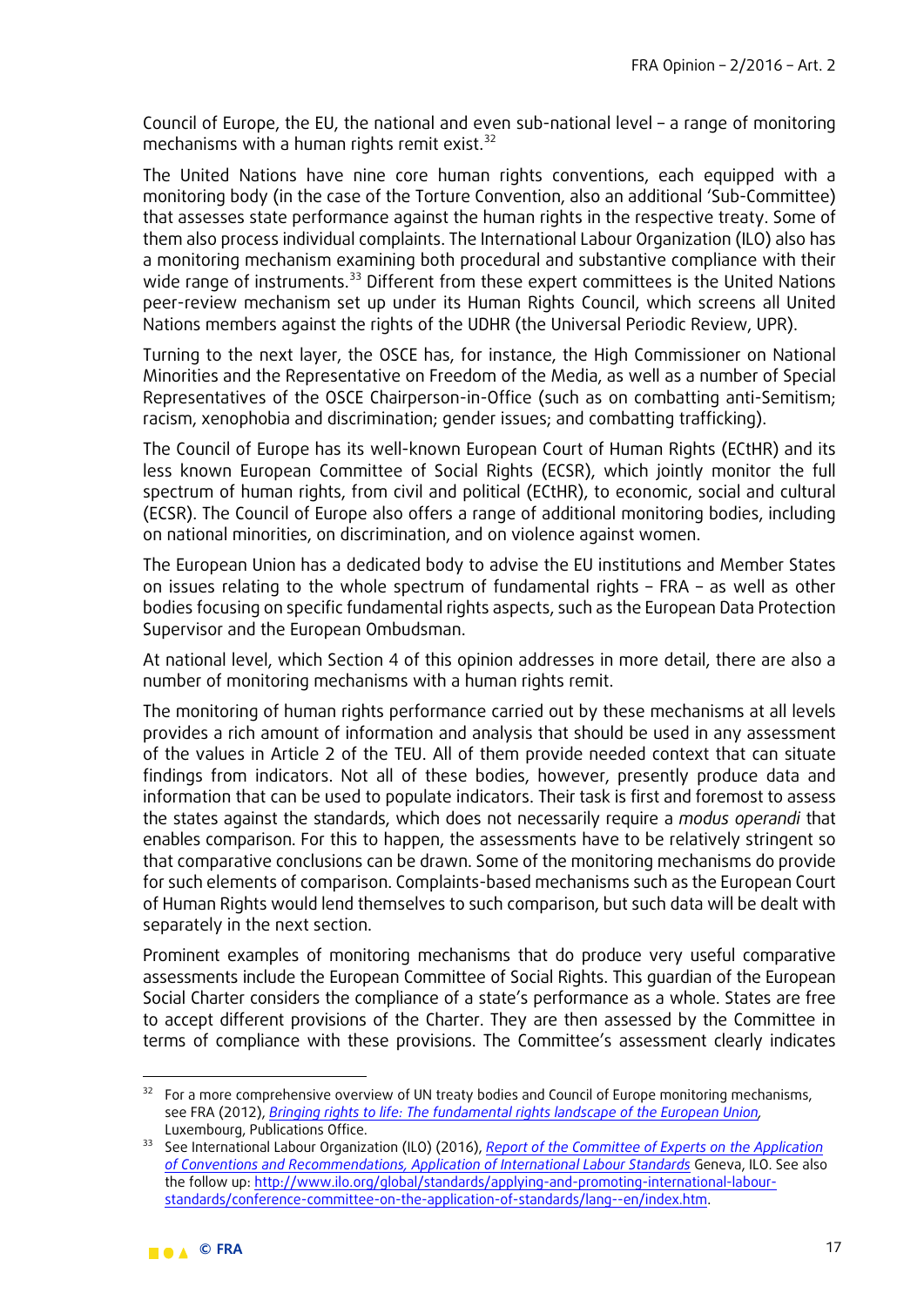conformity or non-conformity with accepted provisions, and can thus generate a percentage of conformity of national legislation with accepted provisions of the Charter. The periodic assessments cover different provisions every year, in a four-year cycle.

Another monitoring mechanism that generates more comparable assessments is the European Committee for the Prevention of Torture (CPT), the Council of Europe monitoring body on deprivation of liberty. Following up on its visits, the CPT issues reports that are first shared with the government in question and will be made public at governments' request. States' agreement to have the monitoring reports published automatically is a promising sign. Apart from such commitments by Moldova and Ukraine, two EU Member States have recently allowed for this, namely Bulgaria and Luxembourg.<sup>[34](#page-17-0)</sup>

More tellingly, however, is a mechanism at the disposal of the CPT to address severe situations, the so called Public statement (Article 10 (2)).<sup>[35](#page-17-1)</sup> Where a state fails to implement the Committee's actual recommendations, the CPT may, as a last resort, make a public statement. As of 1 April 2016, there are public statements with regard to four Member States of the Council of Europe,<sup>[36](#page-17-2)</sup> including two EU Member States.<sup>[37](#page-17-3)</sup> The reports issued by the CPT would also state whether an Article 10 (2) procedure is open or that opening one is being considered, which – like the public statements – gives an indication of the level of severity of concerns. However, it should be noted that it is not a system of absolute comparability since the CPT may base its decision to warn about or open an Article 10 (2) procedure, or indeed issue a public statement, on strategic choices as to what will have the best impact. Still, the procedure does indicate systemic concerns as well as a general unwillingness or inability to act on the CPT advice. CPT reports also include other comparative aspects relating to the quality of detention, using clear and precise standards.

The Committee of Ministers of the Council of Europe follows up on assessments by monitoring mechanisms, such as the judgements of the European Court of Human Rights. There are also useful follow-up procedures by some of the monitoring bodies themselves; in the Council of Europe context, the European Commission against Racism and Intolerance and the Group of Experts on Action against Trafficking in Human Beings (GRETA) can bring more comparative assessments.

The mentioned ILO monitoring mechanisms offer a comparative framework, with a distinct and consistently used vocabulary for the level of 'concern' used by the Committee of Experts on the Application of Conventions and Recommendations.

A number of other mechanisms, including the mentioned Universal Periodic Review, could be similarly useful, by looking at the rate of acceptance of the recommendations made. This could at least reveal something about the level of commitment (even though this hinges in part on the quality of the recommendations). Bringing together data and information from this range of monitoring mechanisms through an 'EU filter' would facilitate access and application. Such increased visibility would also give the work they do greater prominence, which in turn would increase the efficiency of the existing monitoring bodies. Also, by

<span id="page-17-0"></span><sup>&</sup>lt;u>.</u> <sup>34</sup> Council of Europe news item, 7 March 2016, available at: [http://www.coe.int/en/web/human-rights-rule](http://www.coe.int/en/web/human-rights-rule-of-law/-/bulgaria-and-luxembourg-agree-to-automatic-publication-of-reports-by-council-of-europe-anti-torture-committee?inheritRedirect=true&redirect=/en/web/human-rights-rule-of-law/home)[of-law/-/bulgaria-and-luxembourg-agree-to-automatic-publication-of-reports-by-council-of-europe-anti-](http://www.coe.int/en/web/human-rights-rule-of-law/-/bulgaria-and-luxembourg-agree-to-automatic-publication-of-reports-by-council-of-europe-anti-torture-committee?inheritRedirect=true&redirect=/en/web/human-rights-rule-of-law/home)

<span id="page-17-1"></span><sup>&</sup>lt;sup>35</sup> The provision of the ECPT reads: "If the Party fails to co-operate or refuses to improve the situation in the light of the Committee's recommendations, the Committee may decide, after the Party has had an opportunity to make known its views, by a majority of two-thirds of its members to make a public statement on the matter."<br><sup>36</sup> See http://hudoc.cpt.coe.int/eng.

<span id="page-17-3"></span><span id="page-17-2"></span><sup>&</sup>lt;sup>37</sup> Bulgaria and Greece. On Greece, see CPT/Inf [\(2011\) 10,](http://hudoc.cpt.coe.int/eng%23%7B%22CPTDocumentType%22:%5B%22ps%22%5D,%22CPTSectionID%22:%5B%22p-grc-2011decl-en-1%22%5D%7D) 15 March 2011; on Bulgaria, see CPT/Inf (2015) 17, 26 March 2015.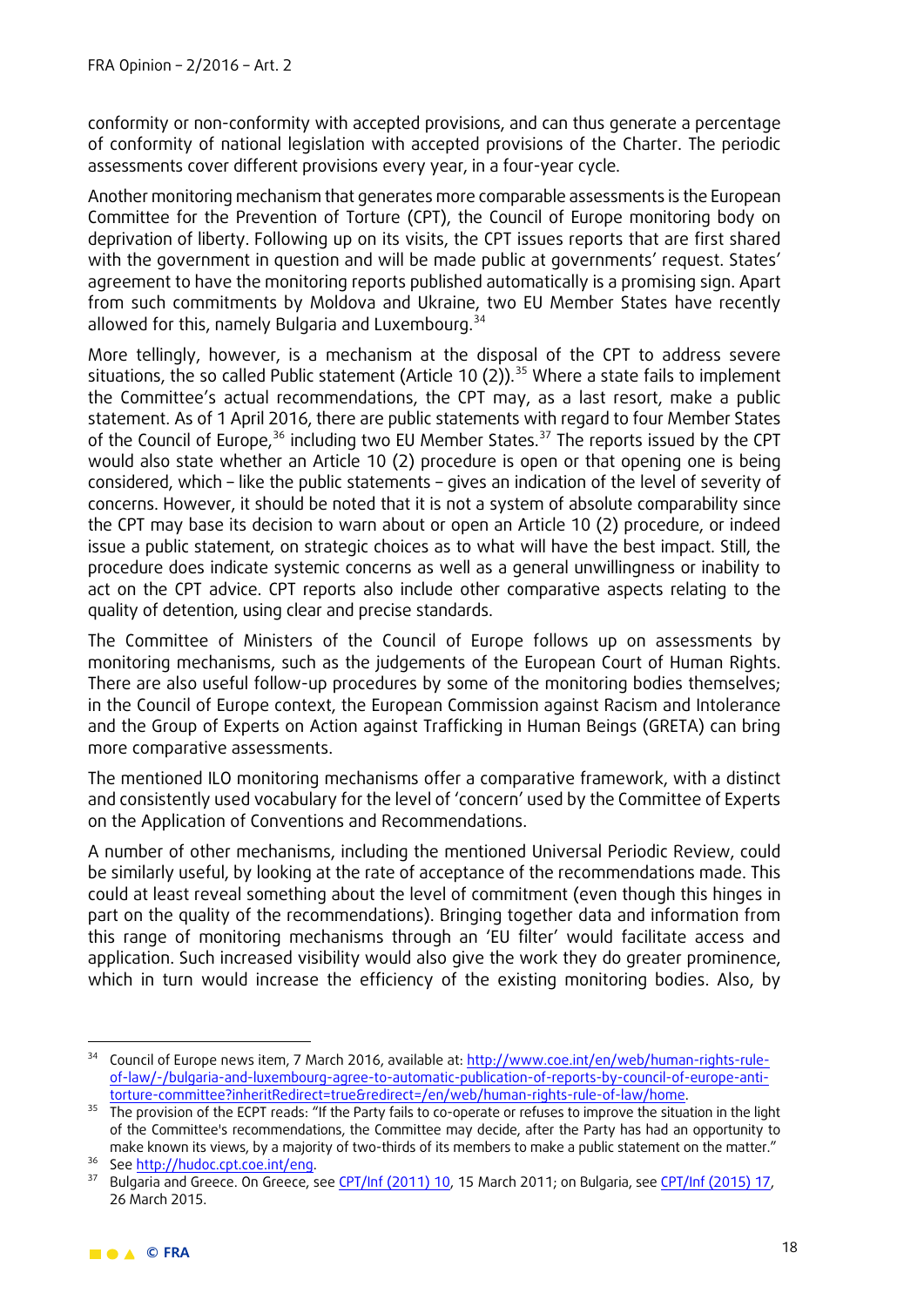refraining from adding new Article 2 reporting obligations, states would benefit from not having further overlapping reporting obligations.

While the various monitoring mechanisms work in distinct ways and have their respective strengths, the assessments made are important for tracking fundamental rights in the EU and would significantly contribute to monitoring at least aspects of the commitment towards, and efforts regarding, the values of Article 2 TEU.

It should, however, be stressed that these sources will not always sufficiently cover certain areas and aspects. Additional data and information collection, as well as analysis, will therefore be needed; for instance, by obtaining sound evidence on people's – the rights holders' – experiences through administrative data and repeated surveys.

### Drawing on assessments based on particular data from complaints mechanisms

Data from complaints mechanisms, such as the European Court of Human Rights (ECtHR), can be most useful for populating indicators. It should be underscored, however, that a high number of complaints does not necessarily indicate a greater human rights problem. Instead, it could reveal stronger rights awareness or a better capacity to bring cases 'to Strasbourg'. At the same time, the number of violations of certain rights identified by the Court can point to structural problems, even though the absence of violations in other states could be due to reasons other than the situation there being 'better'. This shows that a mechanical 'bringing together' of monitoring data is not sufficient, because the information needs to be contextualised and analysed with appropriate expertise.

Nevertheless, Figure 5 shows the number of ECtHR judgments issued in 2015 that find at least one violation of the European Convention on Human Rights (ECHR), by EU Member State including the EU average.



#### **Figure 5: Number of ECtHR judgments in 2015 finding at least one violation of the ECHR, by EU Member State including EU average**

*Source: FRA 2016, Data extracted from* [http://www.echr.coe.int/Pages/home.aspx?p=reports&c=#n1347956867932\\_pointer](http://www.echr.coe.int/Pages/home.aspx?p=reports&c=%23n1347956867932_pointer)

The number of cases from a country is to some extent related to the size of its population. If this factor is taken into consideration, an adjusted picture emerges. An overview is provided in Figure 6, which shows the number of ECtHR judgments during 2015 finding at least one violation, per capita, by EU Member State and against the EU average.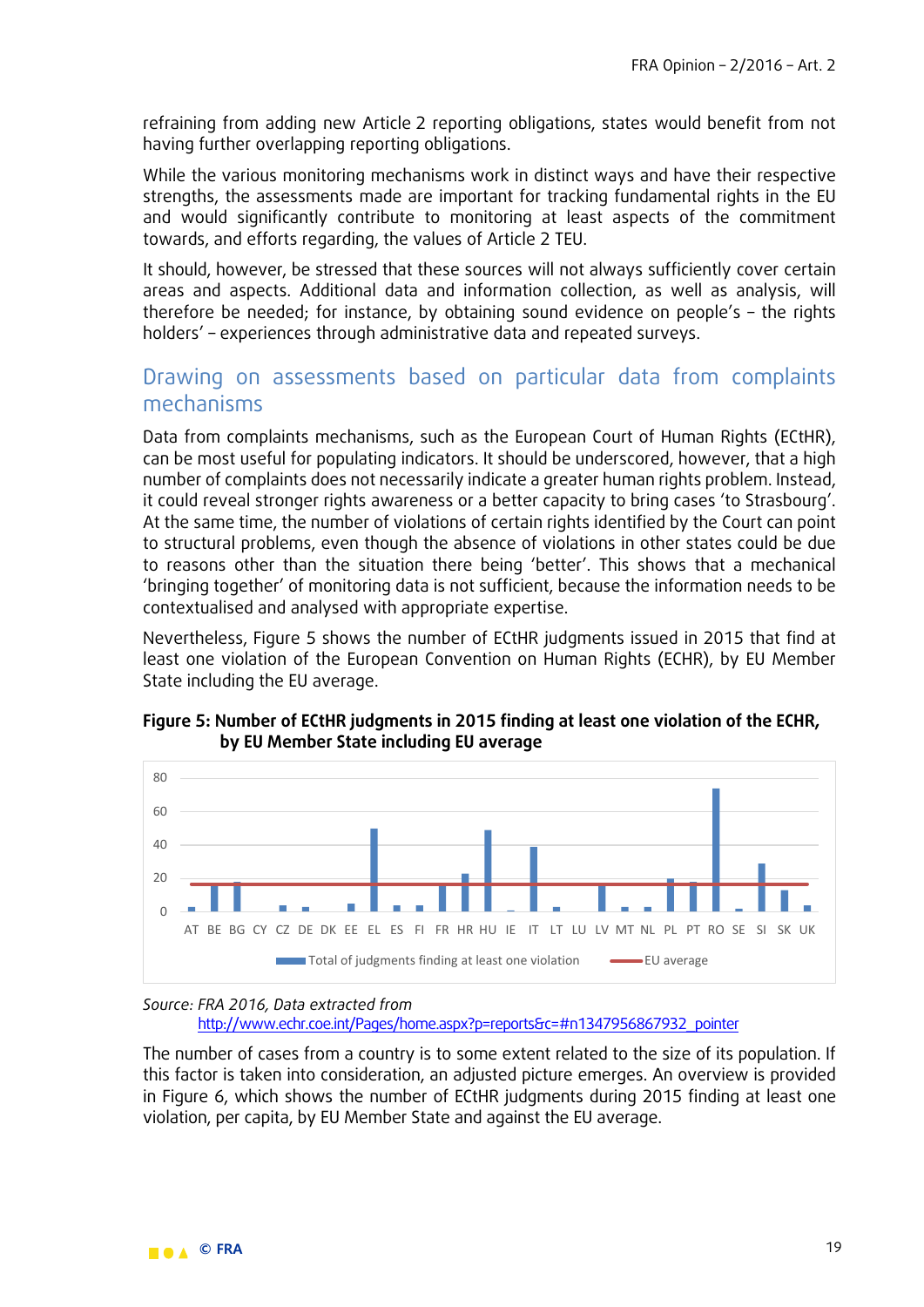



*Source: FRA 2016, data fro[m http://www.echr.coe.int/Pages/home.aspx?p=reports&c=#n1347956867932\\_pointer](http://www.echr.coe.int/Pages/home.aspx?p=reports&c=%23n1347956867932_pointer)*

A more in-depth and stable analysis of cases can be achieved by looking at a longer time period, and by focusing on specific violations by Member State. This reveals more apparent systemic violations (which have been complained about, and processed by the European Court of Human Rights).

A further possibility with complaints-based data would be to look at specific rights, such as those on a fair trial (Article 6 of the ECHR). It is also possible to draw on the execution of judgments, where the Council of Europe has data available.<sup>[38](#page-19-0)</sup> The ECtHR also issues so-called 'pilot judgments' for repetitive types of cases from a particular country that come before the court, which would be a further way of analysing the more systemic problems identified.<sup>[39](#page-19-1)</sup>

#### An 'EU core' of human rights obligations

Given the overlaps between the European Social Charter and various provisions in primary and secondary EU law, the European Committee of Social Rights – the Committee that monitors the European Social Charter – underlined that it would be useful "to provide a definition of a kind of 'Community core' within the Charter to give EU member states clear indications in this respect".[40](#page-19-2) "Community core" here means the degree to which the Council of Europe instrument at stake is thematically covered by EU legislation (or, at least, by potential EU legislation, i.e. the legislative competences of the EU). Arguably, every relevant international human rights instrument has a core of provisions that are of direct relevance for EU law. It

<u>.</u>

<span id="page-19-0"></span><sup>38</sup> See e.g. th[e annual reports of the Committee of Ministers of the Council of Europe, on the](http://www.coe.int/en/web/execution/annual-reports) *Supervision of [the execution of judgments and decisions of the European Court of Human Rights](http://www.coe.int/en/web/execution/annual-reports)*, see also FRA's overview of the EU28 in this regard, available at[: http://fra.europa.eu/en/publications-and-resources/data-and-](http://fra.europa.eu/en/publications-and-resources/data-and-maps/int-obligations/leading-cases)

<span id="page-19-2"></span><span id="page-19-1"></span>

[maps/int-obligations/leading-cases.](http://fra.europa.eu/en/publications-and-resources/data-and-maps/int-obligations/leading-cases)<br><sup>39</sup> See <u>http://www.echr.coe.int/Documents/FS\_Pilot\_judgments\_ENG.pdf</u>.<br><sup>40</sup> European Committee of Social Rights, *The relationship between European Union law and the European [Social Charter, Working document](https://rm.coe.int/CoERMPublicCommonSearchServices/DisplayDCTMContent?documentId=0900001680458752)*, 15 July 2014.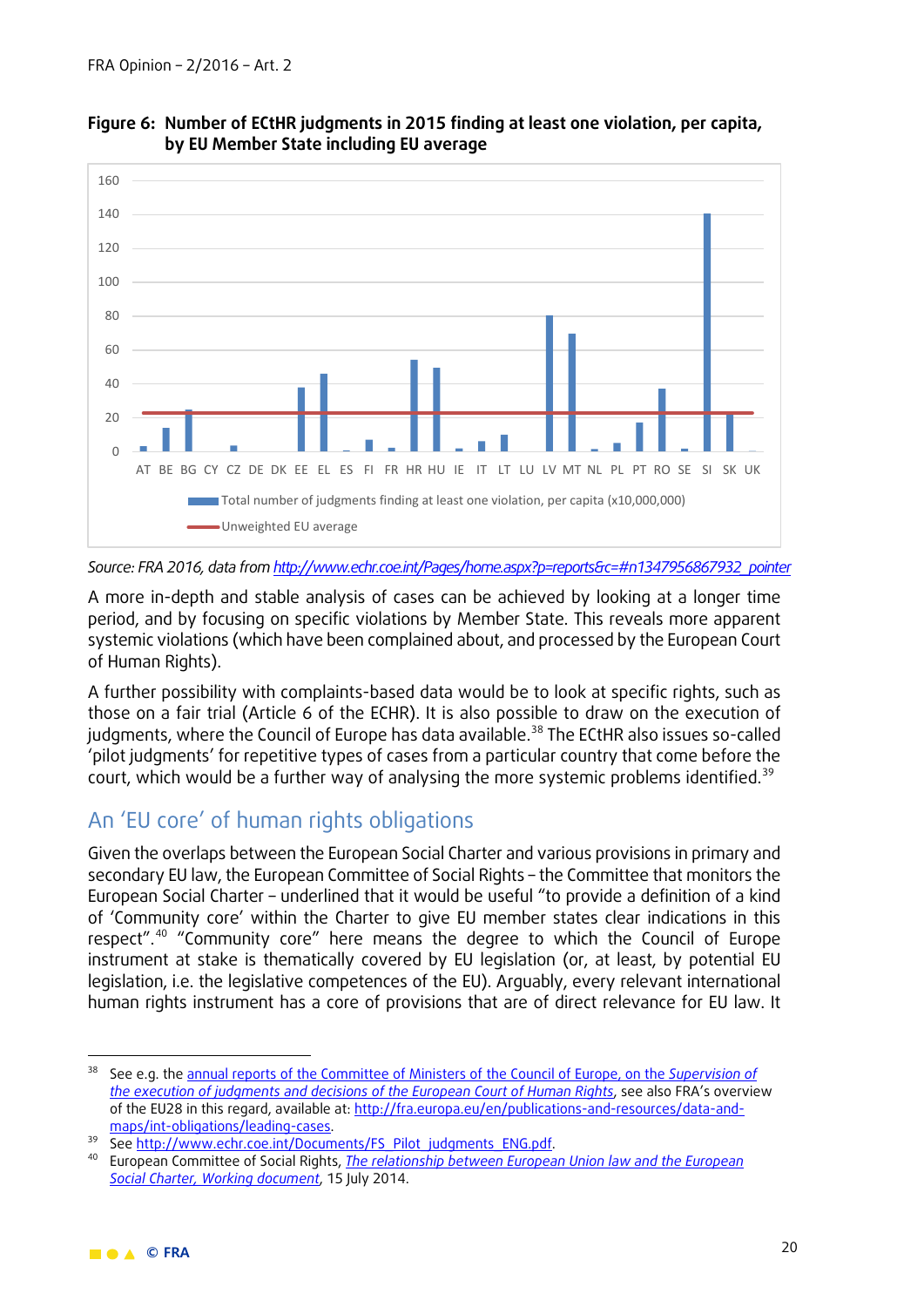would indeed be useful to distil from all existing international monitoring the information that is of relevance for the implementation of existing EU law.

The exercise of identifying the 'EU core' of international obligations would have the additional benefit that it could highlight and help tap the EU's potential to contribute to a better implementation of Member States' international human rights obligations. With regard to the conventions concluded in the framework of the Council of Europe, the heads of state and government agreed in 2005 that the "European Union shall strive to transpose those aspects of Council of Europe Conventions within its competence into European Union Law".<sup>[41](#page-20-0)</sup>

However, it should be recalled that in an Article 2 / Article 7 TEU context, the relevance of international human rights law goes beyond this 'EU core' as "the scope of Article 7 is not confined to areas covered by Union law", but also applies to situations where the Article 2 values are breached "in an area where the Member States act autonomously".<sup>[42](#page-20-1)</sup>

### Drawing on existing international mechanisms: multidimensional benefits

There are various arguments for drawing in particular on existing international and European monitoring mechanisms to better 'join-up' layers of governance, linking – for example – the work of the UN with that of the Council of Europe and that of the EU and its Member States.<sup>[43](#page-20-2)</sup> These include the following three:

- 1. Bringing together the decisions or recommendations of existing human rights monitoring efforts would provide a consolidated picture that reinforces the message of identified patterns and reduces the complexity of the overall advice, thus enhancing the impact of mechanisms and structures already in place.
- 2. By doing so, joining up the various levels should also improve EU Member States' commitment to the existing standards, as well as adding incentives 'from the EU' for better reporting under, and follow up to, the various mechanisms established at other layers of governance.
- 3. As a result, a more strongly joined-up approach may also lead to more efficient reporting, reducing 'reporting fatigue'; to improved and better coordinated monitoring between the levels; and to enhanced comparativeness between states and over time.

Also, international and European monitoring mechanisms have been established by states and so benefits from a level of credibility that is difficult to achieve with alternative sources, such as academia- or civil society-led data or information.

The feasibility and usefulness of drawing on already existing data and information is underscored by FRA's experience with the previously mentioned pilot project initiated by the Irish Presidency of the Council of the EU. A concern with some of the data from the monitoring bodies is less frequent periodicity (up to five years), which could reduce their usefulness. Still, some data are annual or even *ad hoc* on 'a need to' basis, and would better lend themselves to comparison.

<span id="page-20-0"></span> $41$ See Guideline No. 5 of the *[Guidelines on the relations between the Council of Europe and](http://www.coe.int/t/dcr/summit/20050517_plan_action_en.asp) the European Union*, attached to the Action Plan CM(2005)80 final as of 17 May 2005.

<span id="page-20-1"></span><sup>&</sup>lt;sup>42</sup> European Commission[,](http://www.coe.int/t/dcr/summit/20050517_plan_action_en.asp) *Communication from the Commission to the Council and the European Parliament on Article 7 of the Treaty on European Union. Respect for and promotion of the values on which the Union is based*, Brussels, COM (2003) 606 final, p. 5.

<span id="page-20-2"></span><sup>43</sup> See also, for example, the UN Office of Drugs and Crime (UNODC) and Eurostat are coming together to coordinate the collection of data – across countries – on crime statistics.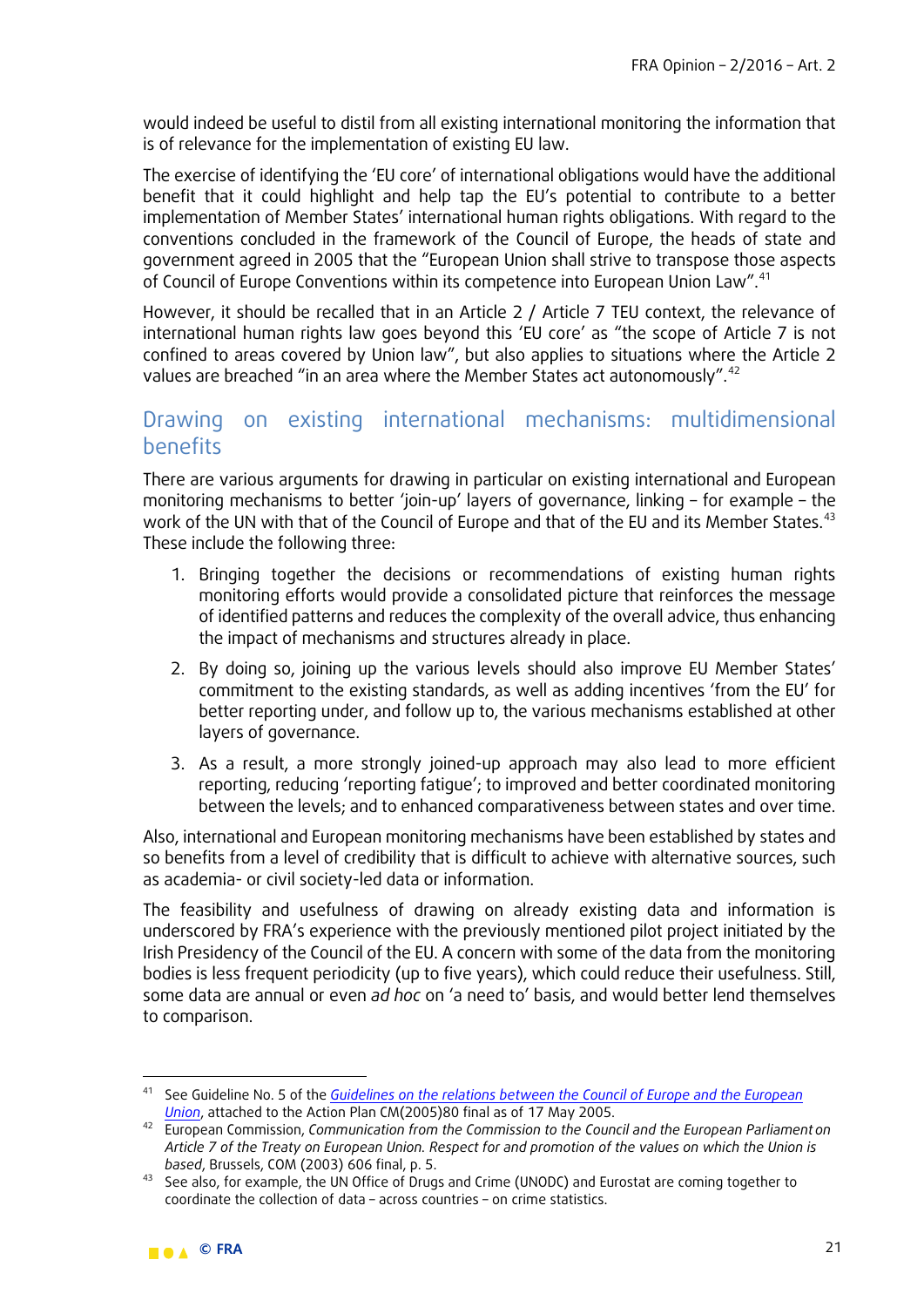There are certainly a range of other most credible and useful sources for data and information, and even indicators available from other actors. These should be considered and assessed, and could supplement the sources – largely based on systematic expert assessments – highlighted here. As is further explored in the next section, sources in addition to those outlined here will be needed for a comprehensive methodology that captures the 'depth of reality' – including national legislation, institutional set-up, policy and policy implementation, large scale surveys and administrative data. Survey and administrative data are important to capture the experience of people – the rights holders – on the ground. Survey data can capture particular nuances, while administrative data from a variety of sources, systematically collected by governments, may feed into the EU statistical system via national statistical offices and Eurostat and capture more general aspects. Although this data collection may not seem to lend itself to indicators relating to Art. 2, this issue warrants further exploration. As stated, commitment indicators are relatively easy to capture, but efforts and results indicators much less so, even though administrative data and surveys may contribute significantly in this regard; the next section addresses this in more detail.

### FRA opinion

*Any EU mechanism put in place to monitor the respect of the values of Article 2 of the TEU should build on the valuable existing data and information from international human rights monitoring mechanisms. To bring together the most comparable and EU-relevant data from these sources, a filter is needed. Rendering these sources more accessible and visible in an EU context will give them greater prominence, which in turn will increase the efficiency of the existing United Nations and Council of Europe monitoring bodies. By refraining from adding new Article 2 reporting obligations, states would benefit from avoiding overlapping reporting obligations.* 

*These sources will, however, only insufficiently cover certain areas and aspects; additional data and information collection, as well as analysis, will therefore be needed, for instance, by obtaining sound evidence on people's – the rights holders' – experiences through administrative data and repeated surveys.*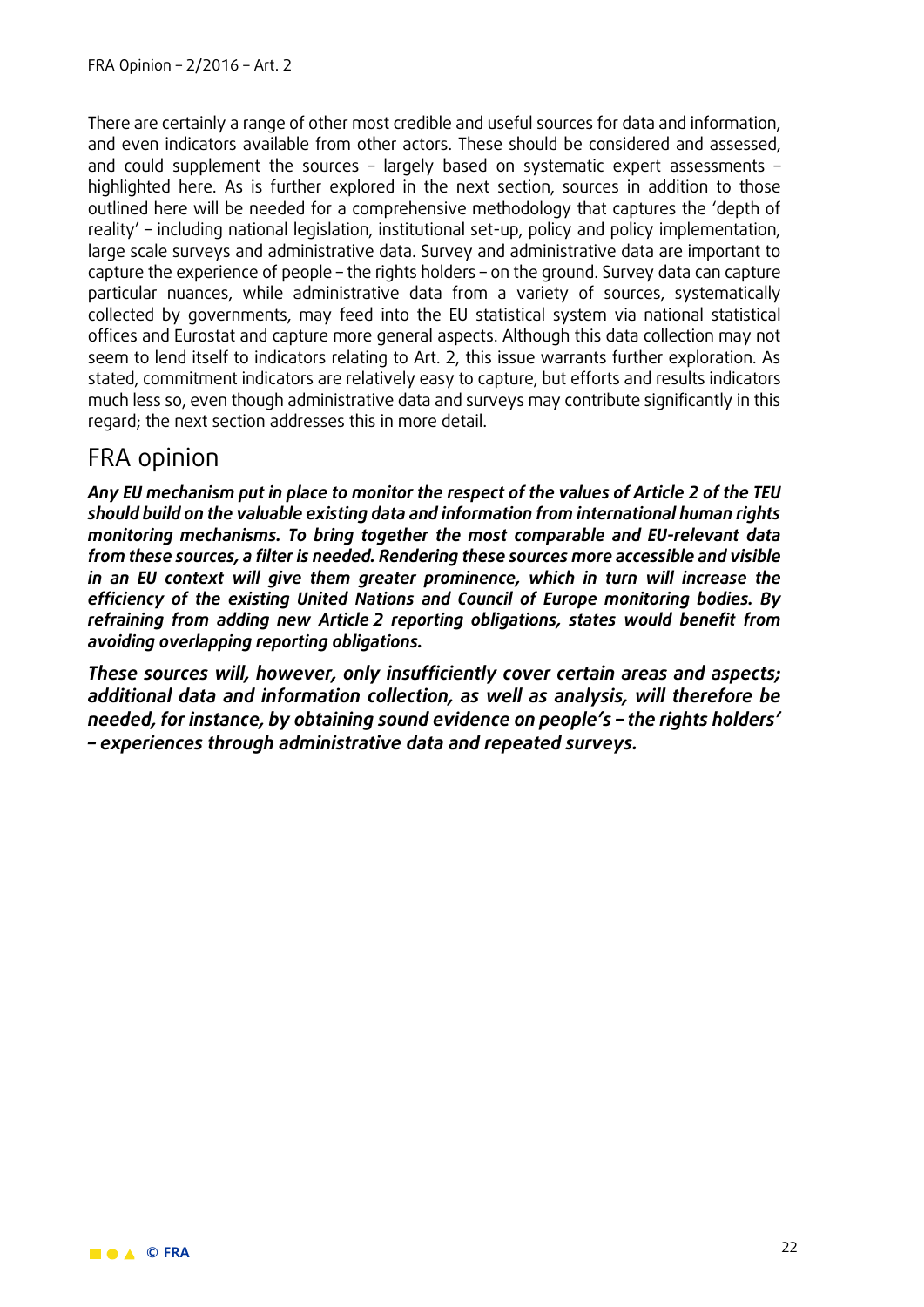# **4. Populating indicators and providing context using EU and national data and information**

To populate indicators, data and information should not only come from international human rights mechanisms, even though this opinion focuses on such mechanisms. Various resources are also available at EU and national levels, and these must also be considered for monitoring the respect of the values of Article 2 of the TEU.

At EU level, FRA's work with comparative studies and surveys has already been mentioned. FRA's socio-legal approach, extensive in-house research capacity and connection to networks in all EU Member States means the Agency is well-situated for EU-level assessments of fundamental rights. FRA's mandate is to collect and analyse relevant, objective, reliable and comparable information and data. This allows the Agency to deliver on its statutory objective to offer "*assistance and expertise*" relating to fundamental rights as enshrined in the Charter of Fundamental Rights of the European Union.

The European Institute for Gender Equality (EIGE) – FRA's sister agency – produces comparative data and information within its sphere of the fundamental rights spectrum, something that should also be made good use of.

The European Commission certainly offers a range of sources for data and information, wellknown in an EU context, including:

- $\bullet$  implementation monitoring of EU legislation in the Member States;<sup>[44](#page-22-0)</sup>
- EU Justice Scoreboard, which draws almost exclusively on data provided from the Council of Europe body the European Commission for the Efficiency of Justice; [45](#page-22-1)
- anti-corruption report;<sup>[46](#page-22-2)</sup>
- European Semester, EU's macro-economic policy cycle that also involves social aspects, indicators and a scoreboard; [47](#page-22-3)
- $\bullet$  Eurostat data, including surveys on living conditions;<sup>[48](#page-22-4)</sup>
- Schengen evaluation.<sup>[49](#page-22-5)</sup>

Linked to the EU at a national level are equality bodies, required to be designated or established under EU law.<sup>[50](#page-22-6)</sup> Similarly required are Data Protection Authorities.<sup>[51](#page-22-7)</sup> Such bodies could be used in comparative assessments to capture in particular the efforts made in relation to equality and the right to privacy, by looking at their powers, human and financial resources, and impact.

 $\overline{a}$ 

<span id="page-22-1"></span><span id="page-22-0"></span><sup>44</sup> See <u>http://ec.europa.eu/atwork/applying-eu-law/implementation-monitoring/index\_en.htm</u><br>45 See <u>http://ec.europa.eu/justice/effective-justice/scoreboard/index\_en.htm</u>; see also CEPEJ<br>http://www.coe.int/T/dghl/cooperatio

<span id="page-22-2"></span><sup>46</sup> Se[e http://ec.europa.eu/dgs/home-affairs/what-we-do/policies/organized-crime-and-human](http://ec.europa.eu/dgs/home-affairs/what-we-do/policies/organized-crime-and-human-trafficking/corruption/anti-corruption-report/index_en.htm)trafficking/corruption/anti-corruption-report/index\_en.htm.<br>47 See http://ec.europa.eu/economy\_finance/economic\_governance/the\_european\_semester/index\_en.htm;

<span id="page-22-3"></span>see also FRA's overview on this in relation to fundamental rights, FRA (2015), *[Fundamental rights:](http://fra.europa.eu/en/publication/2015/fundamental-rights-challenges-and-achievements-2014)  [challenges and achievements in 2014, FRA Annual Report](http://fra.europa.eu/en/publication/2015/fundamental-rights-challenges-and-achievements-2014)*, pp. 11–21.

<span id="page-22-4"></span><sup>48</sup> Se[e http://ec.europa.eu/eurostat.](http://ec.europa.eu/eurostat) 49 Se[e http://ec.europa.eu/dgs/home-affairs/what-we-do/policies/borders-and-visas/schengen/schengen-](http://ec.europa.eu/dgs/home-affairs/what-we-do/policies/borders-and-visas/schengen/schengen-evaluation/index_en.htm)

<span id="page-22-6"></span><span id="page-22-5"></span>[evaluation/index\\_en.htm.](http://ec.europa.eu/dgs/home-affairs/what-we-do/policies/borders-and-visas/schengen/schengen-evaluation/index_en.htm) 50 Council Directive 2000/43/EC of 29 June 2000 implementing the principle of equal treatment between persons irrespective of racial or ethnic origin.

<span id="page-22-7"></span><sup>&</sup>lt;sup>51</sup> Directive 95/46/EC of 24 October 1995 on the protection of individuals with regard to the processing of personal data and on the free movement of such data.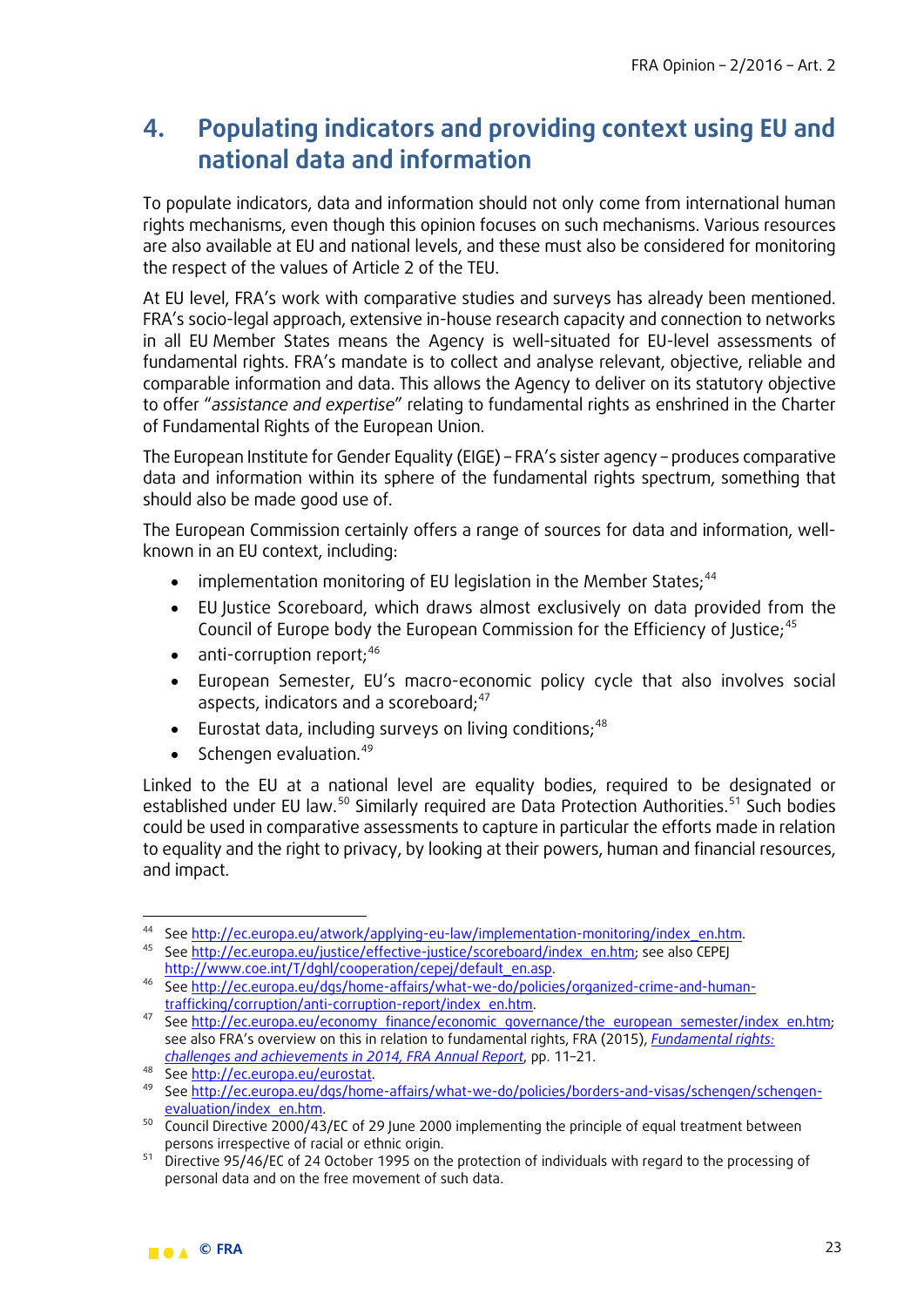National Human Rights Institutions, not required by EU law but central for fundamental rights, have a solid comparative accreditation system which makes clear if they are independent and effective enough as per the so-called Paris Principles.<sup>[52](#page-23-0)</sup>

The important work of these bodies should of course also be considered. At a national level, administrative and survey data should also be used, to the extent they are sufficiently comparable.

Linked to the United Nations but at a national level are other useful resources that can contribute to assessing human rights. The second part of Section 2 of this opinion outlined FRA's experience in working with indicators in relation to persons with disabilities. The CRPD's obligation to designate or establish national monitoring frameworks makes comparisons across Member States possible. Similarly to the CRPD, the optional protocol to the United Nations Torture Convention (OPCAT) obliges states to set up a National Preventive Mechanism (NPM). The effectiveness of such bodies also offers an objective criteria that lends itself to comparison. There are other statutory bodies with human rights remits – such as Parliamentary Ombudspersons (which could also be designated as CRPD monitoring framework, NPM, or accredited as an NHRI) – that could also be useful in this regard.

Finally, at national level, civil society organisations – as well as 'international NGOs' – constitute, as mentioned earlier, a useful resource in 'validating' indicators and providing needed context to understand fully what indicators indicate. As stated repeatedly in this opinion, while data and information, including from the national level, can contribute to populating EU-level indicators, concerns regarding comparability and the general quality of data should not be underestimated – not the least when it comes to capturing efforts and results. This speaks for an integrated approach that takes additional sources into account.

### FRA opinion

*Any EU mechanism put in place to monitor the respect of the values of Article 2 of the TEU should build on existing data and information from various mechanisms and institutions at EU level. These produce various tools that monitor and document the implementation of the EU* **acquis***, including the annual report on monitoring the application of EU law, the EU Justice Scoreboard, the corruption report and Schengen evaluations. Regarding fundamental rights, FRA's mandate is to collect and analyse relevant, objective, reliable and comparable information and data. This allows the Agency to deliver on its statutory objective to offer "assistance and expertise" relating to fundamental rights as enshrined in the Charter of Fundamental Rights of the European Union. The Agency provides such data and services within the areas of EU competence. Any future monitoring mechanism for the values of Article 2 of the TEU should make full use of FRA's opinions, surveys and comparative reports.* 

*All EU Member States have in place various structures with a human rights remit, ranging from courts to equality bodies and National Human Rights Institutions (NHRIs). These institutions generate data and analysis that should be taken into account in any monitoring mechanism for the values of Article 2 of the TEU. Input by civil society organisations should be used to contextualise this information. Such national input is also important to guarantee sufficient engagement in the process of assessing compliance with Article 2 values, resulting also in greater prominence of human rights bodies at national level.*

-

<span id="page-23-0"></span><sup>&</sup>lt;sup>52</sup> See forthcoming FRA (2016, forthcoming in May), Opinion concerning requirements under Article 33 (2) of the UN Convention on the Rights of Persons with Disabilities within an EU context, which will be available at: <http://fra.europa.eu/en/publications-and-resources/opinions> and FRA (2012), *[Handbook on the](http://fra.europa.eu/en/publication/2012/handbook-establishment-and-accreditation-national-human-rights-institutions)  [establishment and accreditation of National Human Rights Institutions in the European Union](http://fra.europa.eu/en/publication/2012/handbook-establishment-and-accreditation-national-human-rights-institutions)*Luxembourg, Publications Office.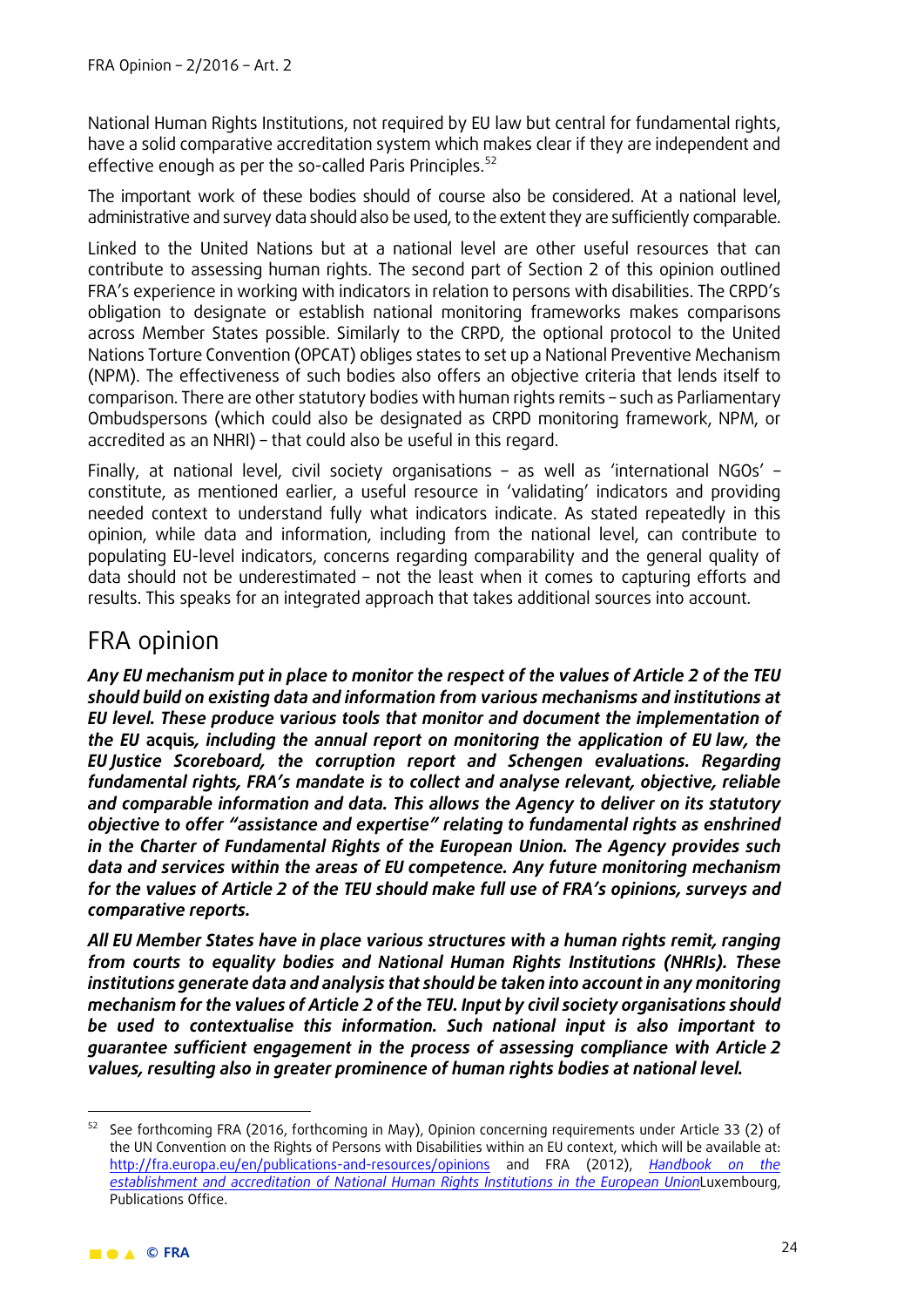# **5. Operationalising existing data through an EU fundamental rights information system to populate indicators and generate regular synthesis reports**

The request for this FRA opinion referred to the feasibility of developing an "integrated tool of objective fundamental rights indicators able to measure compliance with the shared values as listed in Article 2 TEU". The previous four sections concluded that:

- 1. human rights can be used as an overarching concept capturing most of three main constituent components of Article 2 of the TEU – democracy, the rule of law and fundamental rights – thereby offering well-developed and recognised standards to measure compliance with the values listed in Article 2;
- 2. to measure compliance with the shared EU values, indicators can effectively be used; to capture the depth of a situation, these should deal with commitment to human rights, efforts to make them a reality, and the results of these commitments and efforts in terms of rights actually enjoyed;
- 3. existing data and information from international and European monitoring mechanisms provide credible sources to populate indicators and joasnprovide additional needed context;
- 4. existing data and information from EU and national level bodies provide credible sources to populate indicators and provide additional needed context.

Against this background, the question arises how to best realise the potential to develop an integrated tool of objective fundamental rights indicators able to measure compliance with the shared values listed in Article 2 of the TEU based on existing sources of information.

A first step would be the pooling of existing data, information and analyses. This could be done through an EU fundamental rights information system. Such a system would pool all relevant monitoring data and assessments delivered under the different international and European instruments mentioned above in a single online entry point. The vast amount of existing information would be tagged by thematic areas (like discrimination based on disability, access to justice, victims' rights, child rights, etc.) and made searchable by these and various other relevant categories – like time and Member State – thereby allowing for instant comparisons across Member States and the identification of trends over time.

A second step would be to make sure that the data pooled in the fundamental rights information system feeds into EU policy processes and policy cycles, where relevant. This would provide the European Semester, the Justice Scoreboard, the European Commission's annual report on the implementation of the Charter, the European Parliament's resolution on the situation of fundamental rights, and many other EU processes with a new, wideranging evidence base on which to build findings and recommendations. To ensure that such a European fundamental rights information is sufficiently drawn on by the relevant EU actors, an interinstitutional agreement could provide for the necessary inter-institutional ownership over the system by identifying the actor responsible for hosting, developing and maintaining the system, and reminding all EU actors of the different processes in which the system should be consulted.

A third step could be to move from such a passive to a more active approach, which would consolidate and streamline the input flowing from the European fundamental rights information system by developing a regular (annual) synthesis report based on the data, information and analyses pooled in the system. Such a report could prominently feed into,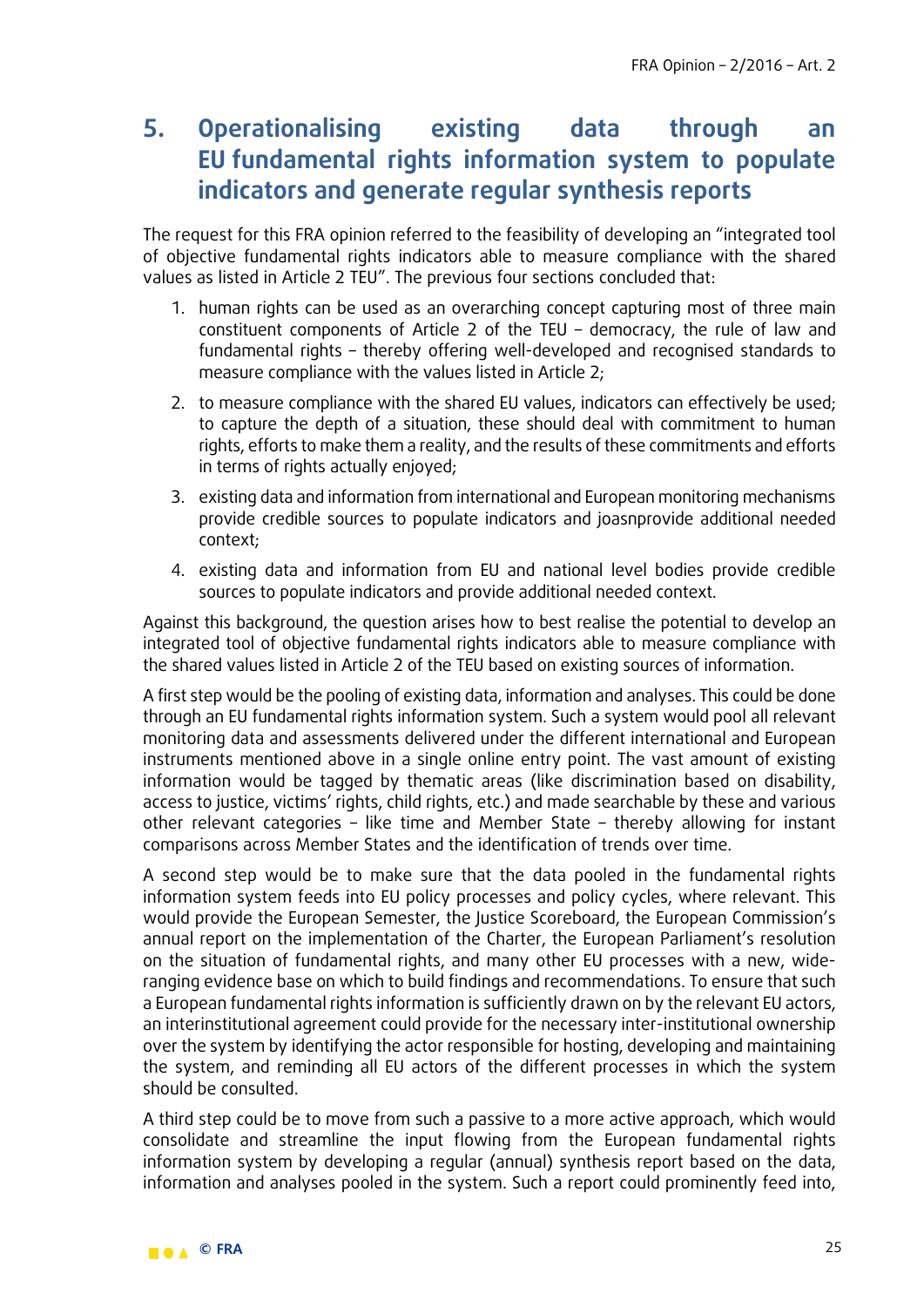amongst others, the annual report of the European Parliament, the Council's Annual Debate on the rule of law, and the rule of law mechanism of the European Commission. Any synthesis report would have to make assessments and prioritise – leaving some areas less covered – but would offer an objective overview of central concerns and identified patterns and trends.

A fourth step would be to further improve the comparability and user-friendliness of both the European fundamental rights system as well as the synthesis report by developing further fundamental rights indicators. The elaboration and refinement of indicators is a process rather than a singular step. In this sense, "the development of an integrated tool of objective fundamental rights indicators able to measure compliance with the shared values listed in Article 2 TEU based on existing sources of information", as requested by the European Parliament, is also a process rather than a binary decision.

As noted, indicators will 'indicate' possible problems that will help narrow down issues that need to be covered by a more thorough contextual assessment to determine if there is a genuine risk to Article 2 values. FRA's networks of civil society organisations, Equality Bodies, and other bodies with a human rights remit – such as ombudspersons (that may also be NHRIs and Equality Bodies) – could be drawn upon to ensure that a credible and validated system of indicators is developed, and that needed context is provided to potential problems indicated by the indicators. This would have a two-fold effect. On the one hand, it allows contextualising data and assessments collected from the above-mentioned international monitoring mechanisms, and, on the other hand, it would allow for a bottom-up approach that integrates national actors into the assessment of national situations.

### FRA opinion

*There is a wide range of data, information and analysis available under the existing monitoring mechanisms and other human rights-related processes at national, European and international levels. This richness of resources is, however, not easily accessible, and the various levels and instruments are not sufficiently linked; the information about a given state is scattered in a variety of different sources. Awareness and use of these sources could be enhanced by creating a single access point, an EU fundamental rights information system. Such a system could be used to populate indicators to systematically monitor the respect of the values of Article 2 of the TEU.* 

*Such an integrated EU fundamental rights information system should allow to generate regular synthesis reports, thereby providing an objective evidence base of information and contextual analysis of indicators. These synthesis reports could complement the various reports related to fundamental rights delivered by the three EU institutions, the European Parliament, Council of the EU and the European Commission. They could also contribute to the annual dialogue on the rule of law in the Council of the EU, as well as other debates on the situation in EU Member States that risk undermining mutual trust in the common area of freedom, security and justice.*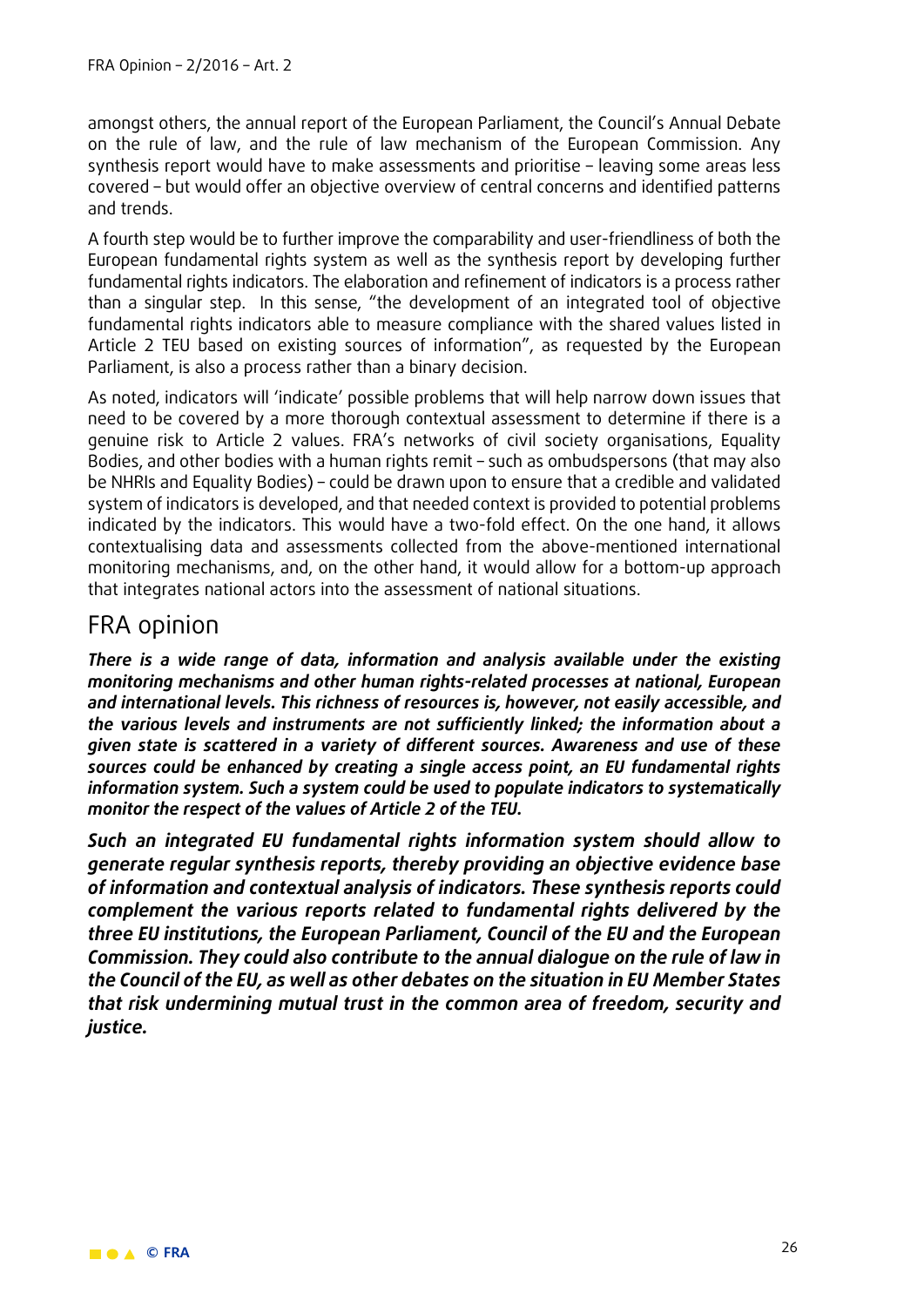#### **Annex**



**Figure 7: Commitment to 35 selected United Nations instruments (including built-in mechanisms), by EU Member State including EU average**

*Source: FRA 2016, Data extracted from<https://treaties.un.org/Pages/ParticipationStatus.aspx>*





*Note: EU Member States are sorted alphabetically, showing first the parties to the ESC (revised), followed by the parties to the original version of the charter. The total maximum number of fully accepted provisions is 98; those EU Member States that have not yet accepted the revised ESC (the Czech Republic (CZ) to the United Kingdom (UK)), the maximum number of fully accepted provisions is 76.*

*Source: FRA 2016, Data extracted from [http://www.coe.int/en/web/turin-european-social](http://www.coe.int/en/web/turin-european-social-charter/accepted-of-provisions)[charter/accepted-of-provisions](http://www.coe.int/en/web/turin-european-social-charter/accepted-of-provisions)*